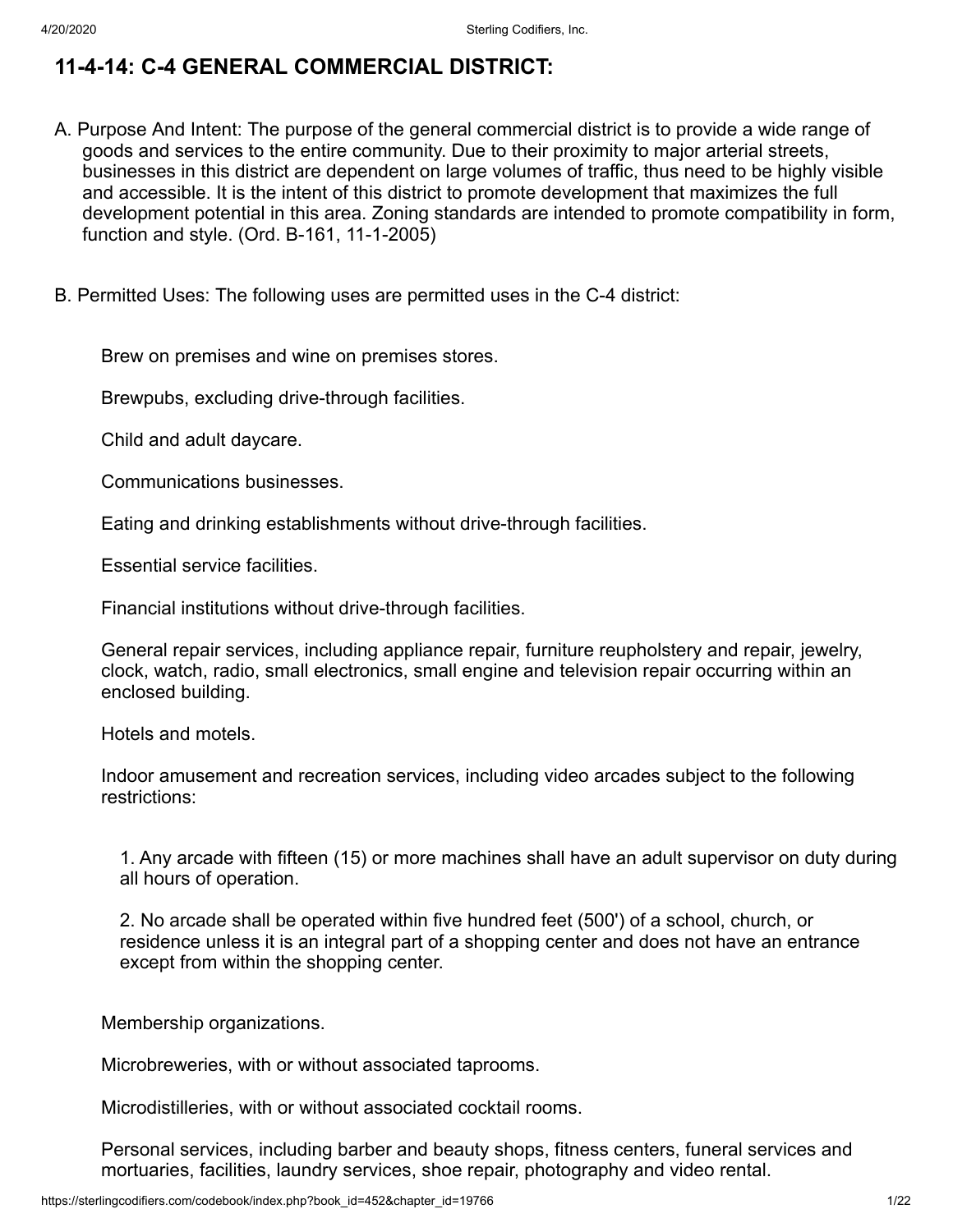Professional services and offices, including architects and attorney offices, dental and medical clinics, financial services, insurance providers, real estate businesses and the like.

Public or governmental services.

Public parking lots and transit stations.

Public parks, owned and operated by a government unit, including recreational facilities and structures consistent with the public area.

Retail sales, including automobile parts, books and stationery, clothing, drug, gifts and novelties, groceries, furniture and hardware, hobby, video sales, jewelry, and sporting goods stores or the like. Automobile sales, new and used, are prohibited.

[Small wireless facilities within right-of-way, subject to the regulations contained in title 4, chapter](https://sterlingcodifiers.com/codebook/printnow.php?ft=4&find=4-2) 2 of this Code.

Theaters, excluding drive-in theaters.

Veterinary services, not including outdoor runs or kennels. (Ord. B-161, 11-1-2005; amd. Ord. B-243, 5-20-2015; Ord. B-265, 11-21-2017)

C. Accessory Uses: The following uses shall be permitted accessory uses:

Car wash, full service, accessory to minor auto repair or nonservice motor fuel stations.

Off street parking for a permitted, conditional, or interim use.

Outdoor display/sales and storage. Outdoor display/storage or sales of goods shall be allowed on the private sidewalk immediately in front of the principal building, provided that:

1. The outdoor display/storage or sales area shall not block a handicap accessible route and shall maintain a minimum four foot (4') clearance for pedestrian access.

2. The outdoor display/storage or sales area does not exceed four feet (4') in height and is maintained in an orderly fashion.

3. No public address system shall be audible from a noncommercial or nonindustrial use or district.

4. Outdoor display/storage or sales shall only be conducted by the owner or lessee of the premises.

5. Only merchandise that is normally manufactured, sold, or stored by the occupant on the premises shall be sold and/or promoted.

Outdoor seating or dining areas for ten (10) or fewer seats, accessory to permitted or conditional uses, subject to: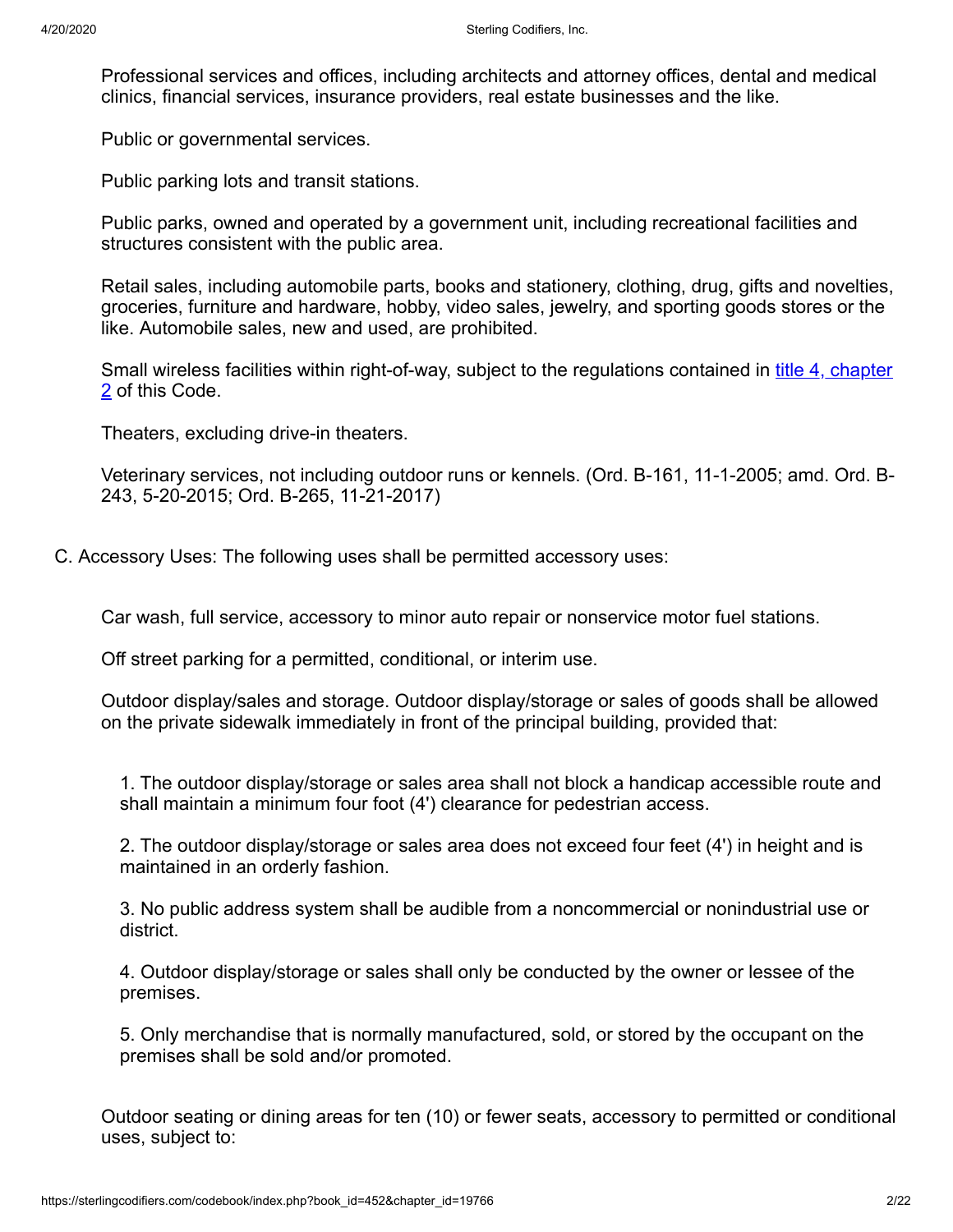1. The site shall be designed to limit the effects of this outdoor seating or dining areas on adjacent properties.

2. The outdoor seating or dining area shall be located on private property along the front, side or rear of the principal building, but shall not be located within a required setback or on a side abutting any residential use or district.

3. The outdoor seating or dining area shall not interfere with circulation in any required parking, loading, maneuvering or pedestrian area. A minimum four foot (4') passageway shall be maintained along the private sidewalk for pedestrians.

4. Patrons shall not be served food or beverages outside, except that employees may refill beverage containers in the seating area. At no time shall the seating area be used for the consumption of alcoholic beverages.

5. The outdoor seating or dining area shall be equipped with refuse containers. The business owner shall ensure that the area is properly maintained and litter free.

6. No public address system shall be audible from a noncommercial or nonindustrial use or district.

Roof mounted solar energy systems, subject to section [11-2-12](https://sterlingcodifiers.com/codebook/printnow.php?ft=3&find=11-2-12) of this title. (Ord. B-161, 11-1-2005; amd. Ord. B-231, 3-4-2014; Ord. B-248, 7-21-2015)

D. Conditional Uses: The following uses are conditional uses in the C-4 district, and are subject to the conditional use permit provisions outlined in this title:

Automotive repair, minor, subject to:

1. The site and building(s) shall be designed to limit the effects of this use on adjacent properties and public rights of way. No automotive repair use shall be located on a site abutting any residential use or district. Sites or properties separated by a public right of way shall not be considered abutting.

2. All repair, assembly, disassembly or maintenance of vehicles shall occur within a closed building, except minor maintenance, including tire inflation, adding oil, wiper replacement and the like. All overhead vehicle doors on the building shall remain closed except when a vehicle is entering or exiting the building.

3. Gasoline pumps/sales shall require an additional conditional use permit subject to the performance standards outlined in this subsection for nonservice motor fuel stations.

4. Outdoor storage of parts, materials, and equipment is prohibited.

5. Automotive repair uses shall designate on a site plan separate areas for customer parking and storage of inoperable vehicles awaiting repair or repaired vehicles awaiting pick up. These areas shall meet the design standards outlined in section [11-6-1](https://sterlingcodifiers.com/codebook/printnow.php?ft=3&find=11-6-1), "Off Street Parking Requirements", of this title and be screened as follows: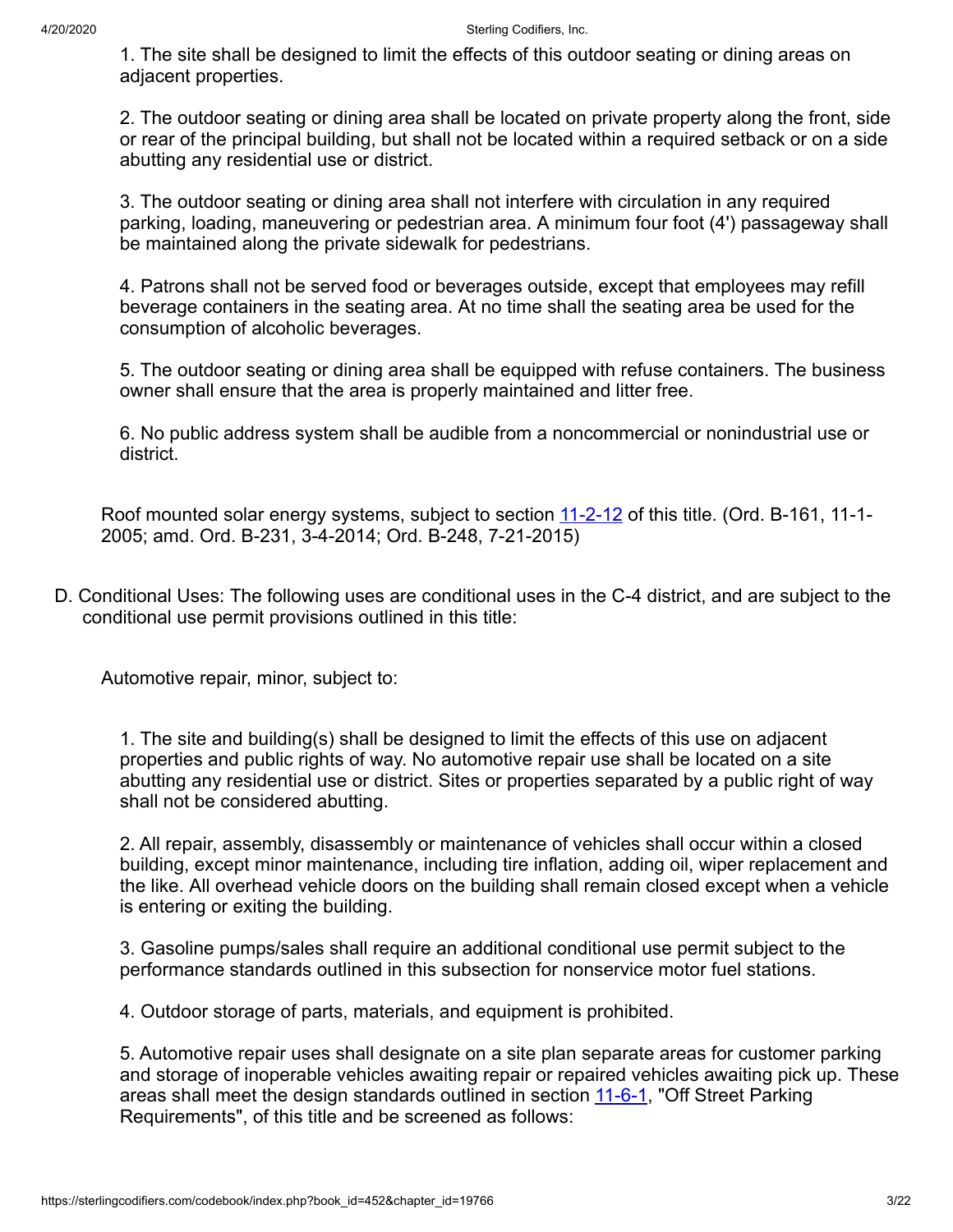a. Customer parking areas shall meet the applicable screening standards outlined in this title including, but not limited to, section [11-6-1,](https://sterlingcodifiers.com/codebook/printnow.php?ft=3&find=11-6-1) "Off Street Parking Requirements", of this title and this section.

b. Inoperable vehicles awaiting repair or repaired vehicles awaiting pick up shall be stored behind the principal building. Landscaping and berming shall be a secondary source for screening said vehicles. Should landscaping and berming be found ineffective by the city, the city may approve screening walls and/or decorative fencing as an alternative. Screening walls shall be constructed of the same materials as the principal building and shall not extend more than twenty five feet (25') without a change in architecture to reduce their mass and appearance. Stacking areas shall have a minimum ninety percent (90%) opacity screen to a height of six feet (6').

c. Junk or unlicensed vehicles awaiting repair or pick up shall be stored completely inside a closed building in accordance with the performance standards outlined in section [11-2-9](https://sterlingcodifiers.com/codebook/printnow.php?ft=3&find=11-2-9) of this title.

6. Parking of vehicles on public right of way shall be prohibited.

7. All painting must be conducted in an approved paint booth. All paint booths and all other activities of the operation shall thoroughly control the emission of fumes, dust, or other particulate matter in compliance with Minnesota pollution control standards and applicable fire and building codes.

8. All flammable materials, including liquids and rags, shall conform to the applicable provisions of the Minnesota fire code.

9. No public address system shall be audible from a noncommercial or nonindustrial use or district.

Drive-through facilities.

1. The site and building(s) shall be designed to limit the effects of the drive-through on adjacent properties and public rights of way. No use with a drive-through window shall be located abutting any residential use or district.

2. Drive-through facilities shall have a minimum six (6) stacking spaces per drive-through window. Fast food uses operating more than one window per individual drive aisle shall meet the stacking requirements for a single drive-through facility. Each space shall be a minimum of nine feet (9') wide by eighteen feet (18') long.

3. The principal building shall be the primary source for screening the drive-through facility and stacking and exiting areas from adjacent properties and/or rights of way. Landscaping and berming shall be a secondary source for screening drive-through, stacking or exiting areas. Should landscaping and berming be found ineffective by the city, the city may approve screening walls and/or decorative fencing as an alternative. Screening walls shall be constructed of the same materials as the principal building and shall not extend more than twenty five feet (25') without a change in architecture to reduce their mass and appearance. Stacking areas shall have a minimum ninety percent (90%) opacity screen to a height of six feet (6') while exiting areas shall have a minimum fifty percent (50%) opacity screen to a height of at least four feet (4').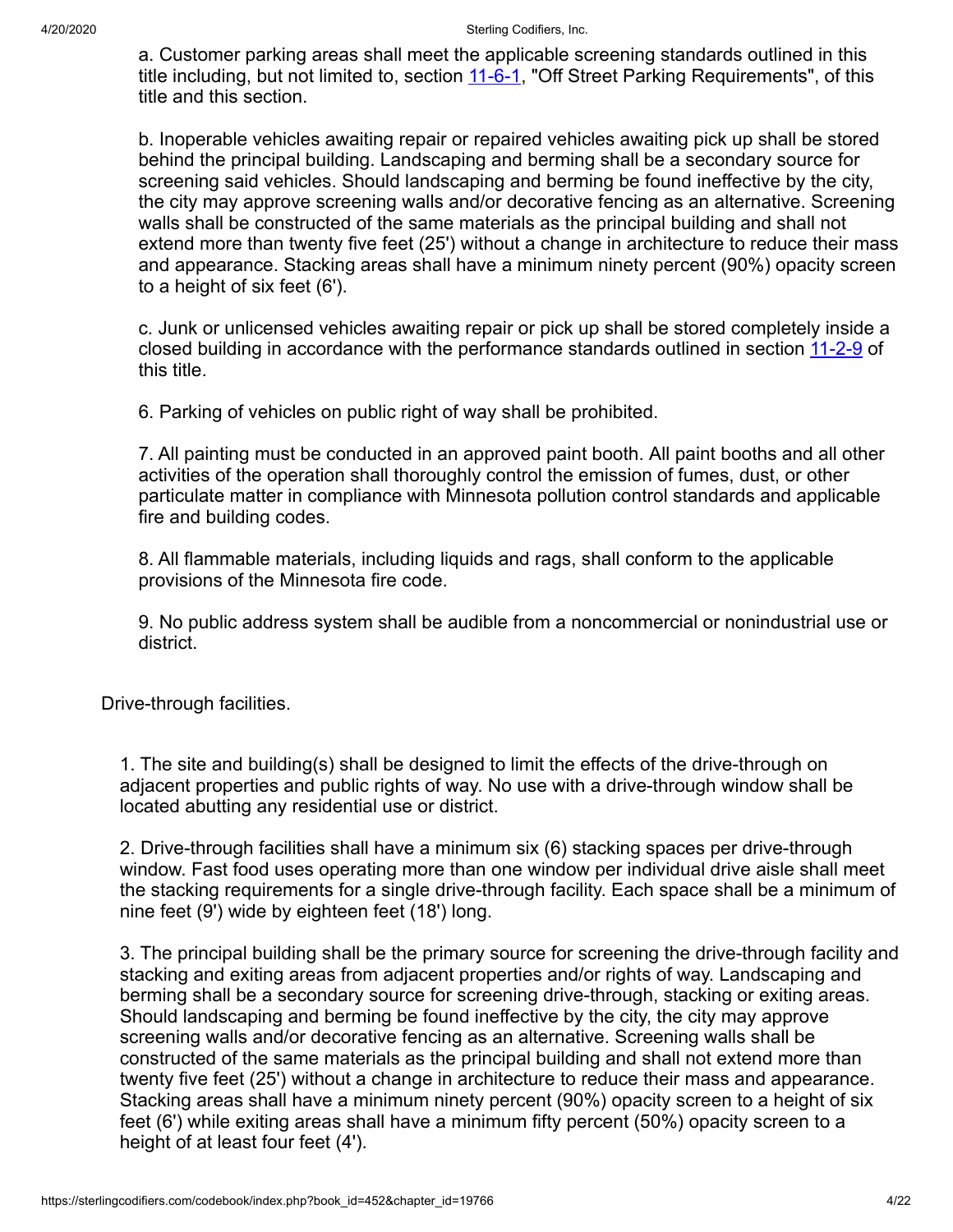4. Stacking lanes, order board intercom, and service window shall be designed and located to minimize noises, emissions, and headlight glare upon adjacent properties and public rights of way.

5. Stacking lanes shall not interfere with circulation through any required parking, loading, maneuvering or pedestrian area.

6. No public address system shall be audible from a noncommercial or nonindustrial use or district.

7. In addition to the freestanding sign allowed by the sign ordinance, fast food uses may display menu signs related to drive-through facilities, provided that:

a. Not more than one menu sign per defined drive-through aisle is allowed.

b. Individual menu signs shall be single sided with an area not to exceed thirty two (32) square feet including both menu information and sign cabinet.

c. The height of the menu sign(s) shall not exceed eight feet (8') including its base or pole measured from grade to the top of the structure.

d. The menu sign(s) shall not encroach into any parking setback and shall be located directly adjacent to the drive-through aisle and oriented in such a manner that the sign provides information to the drive-through patrons only and does not provide supplemental advertising to pass-by traffic and does not impair visibility or obstruct circulation.

Educational services, excluding elementary and secondary schools.

[Nonservice motor fuel station subject to the requirements in the C-3 district in subsection 11-4-](https://sterlingcodifiers.com/codebook/printnow.php?ft=3&find=11-4-13) 13D of this chapter.

Outdoor seating or dining areas for eleven (11) or more seats.

1. The site and enclosure(s) shall be designed to limit the effects of outdoor seating or dining areas on contiguous properties and/or public rights of way.

2. The seating area shall be located on private property along the front, side or rear of the principal building but shall not be located within a required setback or on the side abutting any residential use or district.

3. The seating area shall not interfere with circulation in any required parking, loading, maneuvering or pedestrian area. A minimum four foot (4') passageway shall be maintained along the private sidewalk for pedestrians.

4. The seating area shall be located in a controlled or cordoned area acceptable to the city with at least one opening to an acceptable pedestrian walk.

5. When a liquor license is granted, an uninterrupted enclosure is required and the enclosure shall only have access through the principal building.

6. The seating area shall not be permitted within two hundred feet (200') of any residential use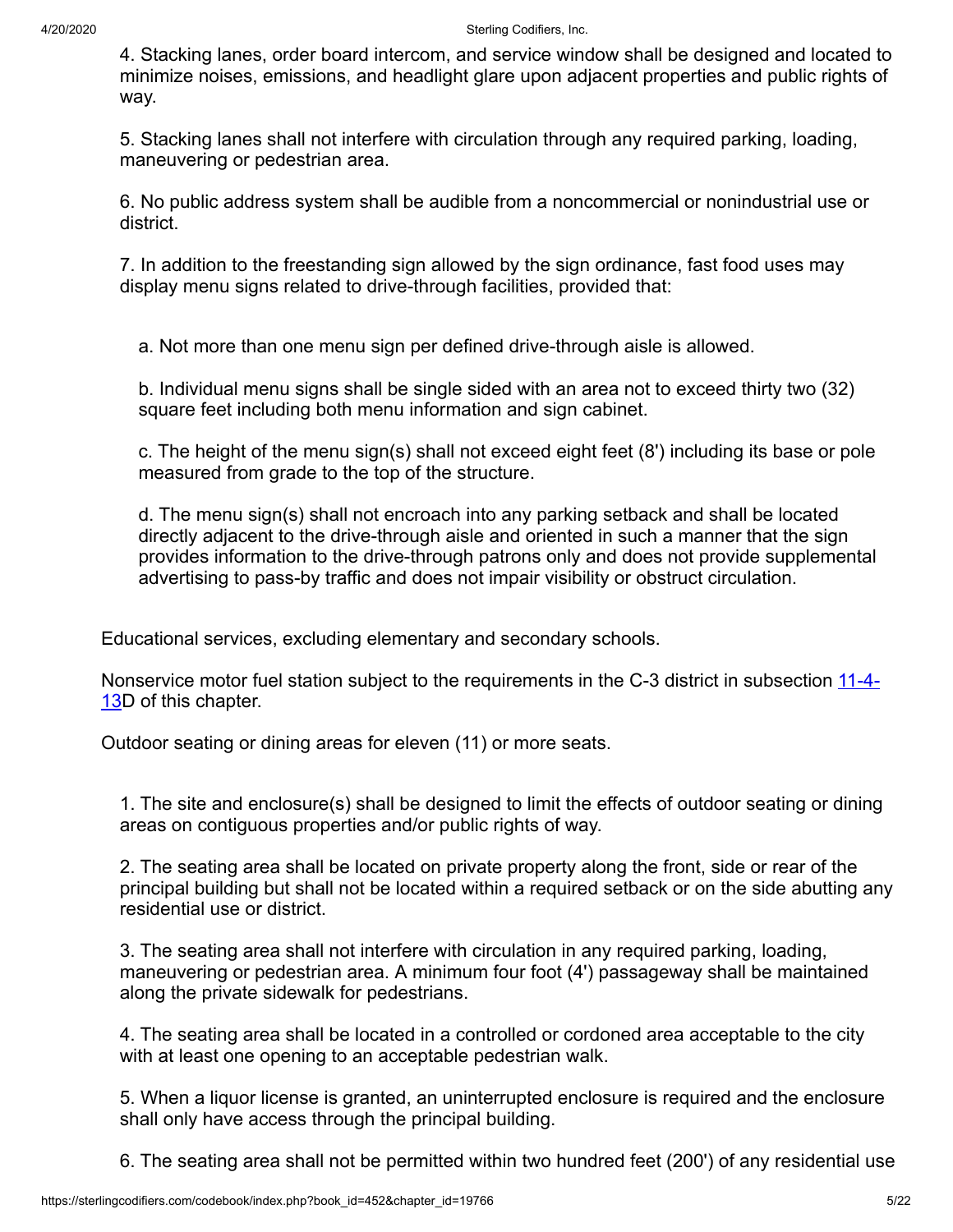or district as measured at the property line and shall be separated from residential use or district by the principal structure or other method of screening acceptable to the city. The minimum distance from a residential use or district may be reduced should the city determine the applicant has added sufficient elements to reduce the impact of this use.

7. No public address system shall be audible from a noncommercial or nonindustrial use or district.

Small breweries, with or without associated taprooms, subject to:

1. The site and building(s) shall be designed to limit the effects of this use on adjacent properties and public rights of way. No loading docks or overhead vehicle doors shall be on a side abutting any public rights of way or any residential use or district.

2. The principal building shall be the primary source for screening of the loading area or any required outdoor equipment.

3. Outdoor seating is subject to the performance standards outlined in this subsection for outdoor seating and section  $3-1-14$  of this code.

Transmission facilities greater than one-fourth ( $^{1}\!/_4)$  mile in length. (Ord. B-161, 11-1-2005; amd. Ord. B-236, 7-15-2014; Ord. B-243, 5-20-2015; Ord. B-248, 7-21-2015)

E. Interim Uses:

Those interim uses listed in the C-3 highway commercial district.

- F. Minimum Lot Requirements And Setbacks:
	- 1. Minimum Lot Area: Twenty thousand (20,000) square feet.
	- 2. Minimum Lot Width: One hundred twenty feet (120').
	- 3. Maximum Lot Coverage: Seventy five percent (75%).
	- 4. Minimum District Size: One acre.
	- 5. Minimum Front Yard Setback:
		- a. Principal structure: Thirty feet (30').
		- b. Accessory structures: Thirty feet (30').
	- 6. Minimum Side Yard Setbacks:
		- a. Principal structures: Ten feet (10').
		- b. Accessory structures: Ten feet (10').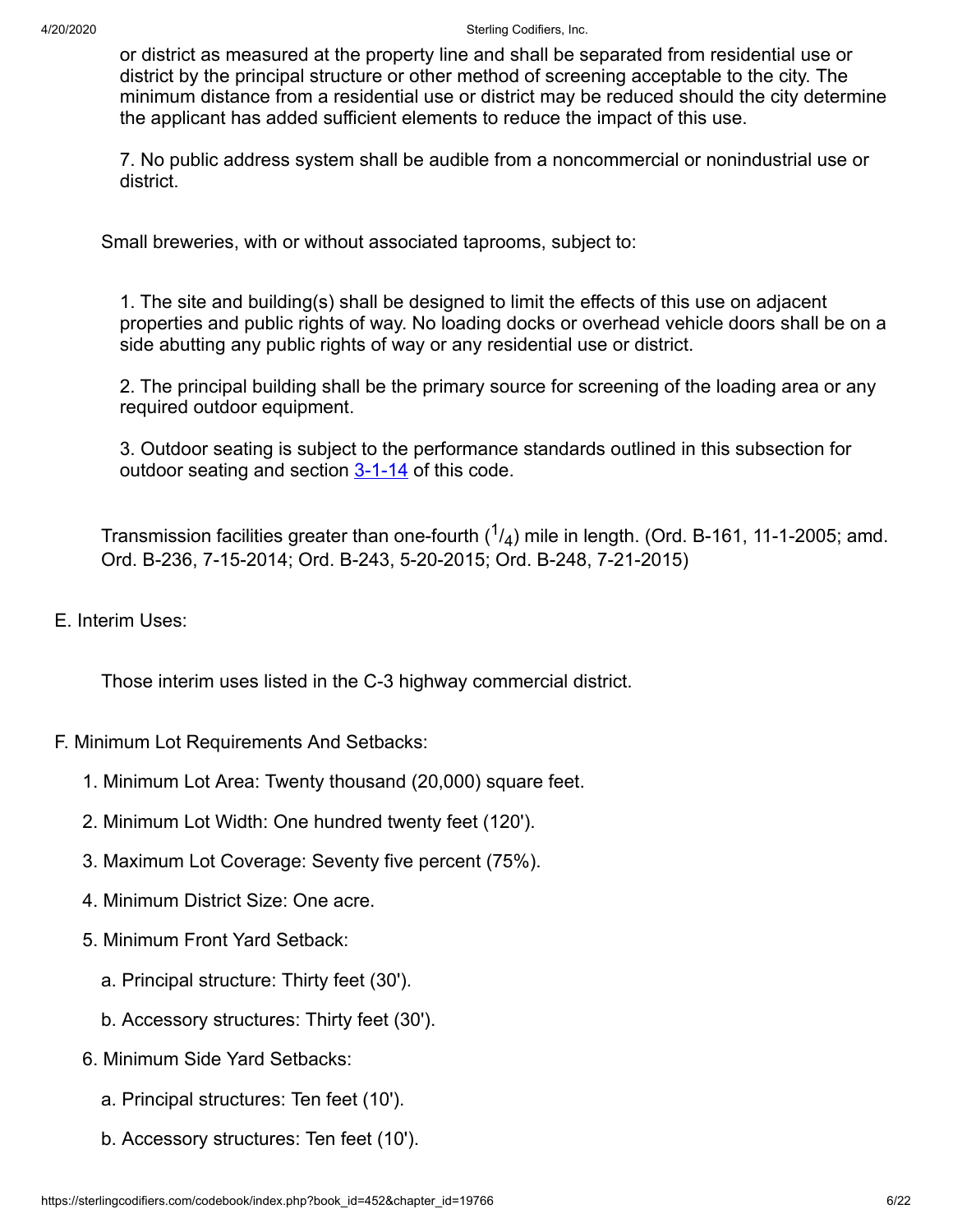- 7. Minimum Rear Yard Setbacks:
	- a. Principal structures: Ten feet (10').
	- b. Accessory structures: Ten feet (10').
- 8. Parking Setbacks:
	- a. Minimum front yard setback: Twenty feet (20').
	- b. Minimum rear yard setback: Ten feet (10').
	- c. Minimum side yard setback: Ten feet (10').
	- d. When there exists an easement for a shared private roadway or drive, the required setback is ten feet (10') from the easement.
- 9. Buffer Yard: A buffer yard equal to thirty feet (30') or two (2) times the height of the building, whichever is greater, shall be required along any side or rear property line abutting any noncommercial or nonindustrial use or district. The minimum buffer yard for any single occupancy building with a footprint equal to or larger than forty thousand (40,000) square feet, but not greater than one hundred thousand (100,000) square feet, shall be increased by fifty percent (50%) of the required buffer yard. Buffer yards for buildings with a footprint exceeding one hundred thousand (100,000) square feet shall be increased by one hundred percent (100%). This area shall contain landscaping and berming to provide a ninety percent (90%) opacity screen to a height of at least six feet (6') and shall not contain any structures, parking, off street loading or storage. Should landscaping and berming be found ineffective by the city, the city may approve screening walls and/or decorative fencing as an alternative. Screening walls shall be constructed of the same materials as the principal building and shall not extend more than twenty five feet (25') without a change in architecture to reduce their mass and appearance.
- 10. Maximum Building Height:
	- a. Principal structure: Thirty five feet (35').
	- b. Accessory structure: Twenty five feet (25').
- G. Site And Building Standards: To prevent urban blight and ensure quality long lasting construction compatible with both adjacent properties and those throughout the district, all sites and buildings shall comply with the following standards, as well as applicable sections of this title:
	- 1. Architectural Appearance: While variation in materials and colors that support the general theme may be allowed, the overall building shall have "360 degree" architecture. Nonearth tone materials shall be limited to architectural accents. The color of the nonbrick or stone portion of the building shall match the predominant brick or stone color portion.
	- 2. Building Massing: Facades shall be articulated to reduce their mass and scale and provide visual interest consistent with Rosemount's identity, character, and scale. Large uninterrupted building walls or elevations are prohibited. Corner architectural elements are encouraged to define the edges of a building. A building more than one hundred feet (100') in width shall be divided into increments of no more than thirty feet (30') through the articulation of the facade. This shall be achieved through combinations of the following techniques:
		- a. Divisions or breaks in the materials.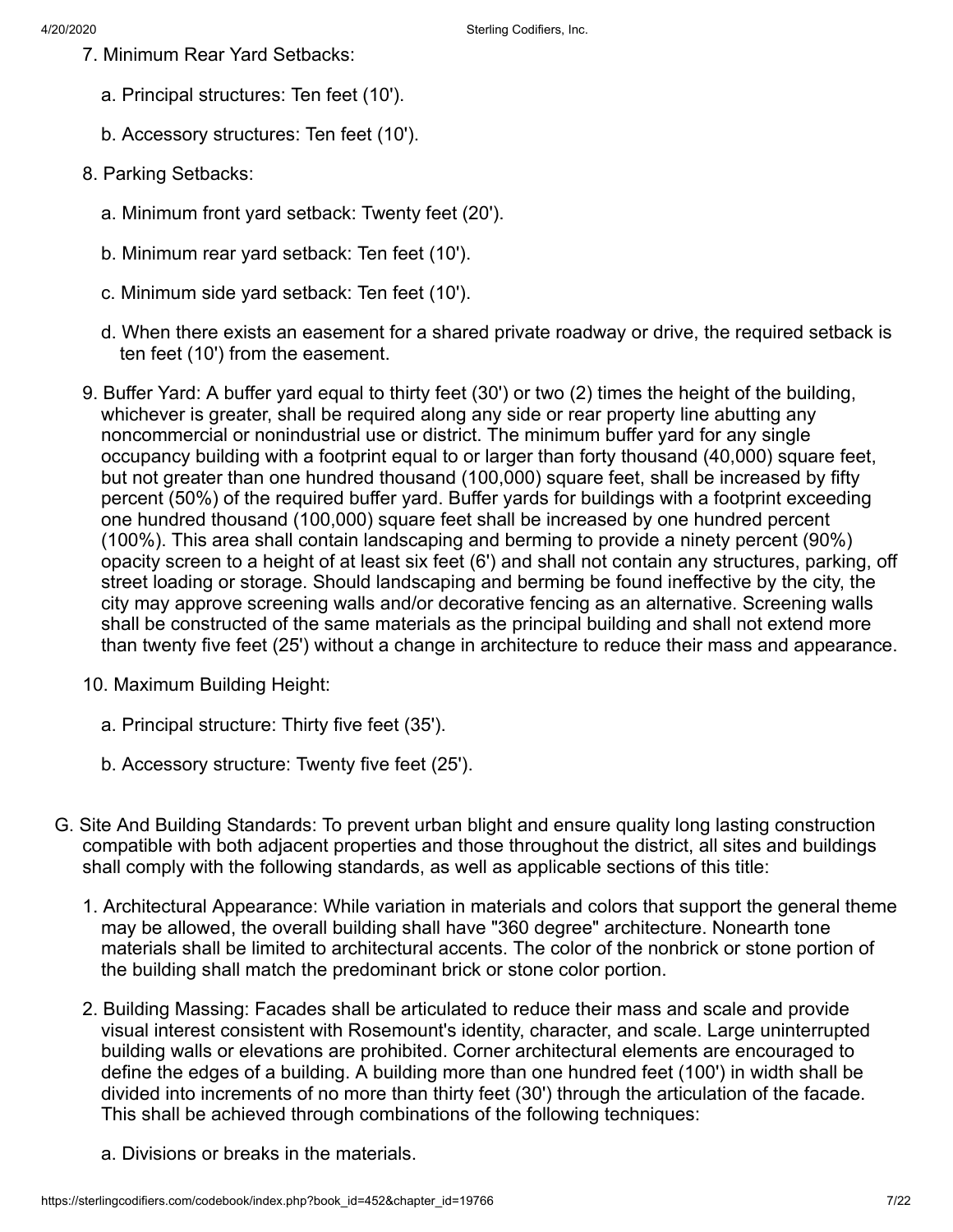- b. Arcades, entry features, window bays, or the like.
- c. Variations in rooflines or slope plane.
- d. Variation in building plane or setback.
- e. Equivalent techniques approved by the city.
- 3. Permitted Materials: The exterior wall surfaces of all buildings shall be constructed of at least fifty percent (50%) brick or natural stone. The remaining fifty percent (50%) of the wall surface may be specialty integral colored concrete block (including textured, burnished, and rock faced block), tile (masonry, stone or clay), architectural textured concrete panels cast in place, or better. EIFS or masonry stucco may be used for the sign band areas and/or architectural accents totaling no more than ten percent (10%) of the nonglass, brick or stone portion of the building. Unadorned concrete is prohibited.
- 4. Pedestrian Circulation: Appropriate provisions shall be made to protect pedestrian areas from encroachments by parked or moving vehicles. Clear and well lighted walkways shall extend throughout the site and parking area(s) connecting building entrances to adjacent public sidewalks and any parking facilities located on the site.
	- a. Walkway(s) shall be made of high quality, long lasting, and decorative materials and incorporate architectural themes present in the surrounding building. Bituminous or asphalt materials are prohibited.
	- b. A walkway at least six feet (6') wide shall extend along any facade featuring a customer entrance and any facade abutting a parking or maneuvering area.
	- c. A continuous and permanent concrete curb not less than six inches (6") above grade shall separate internal sidewalks from parking, loading, stacking and maneuvering areas.
	- d. Concrete sidewalks, five feet (5') in width, shall be provided on all commercial property abutting any collector or arterial street.
- 5. Lighting: Lighting shall be consistent in character throughout the entire property site, in both design and bulb type.
	- a. Any light fixture must be placed in such a manner that no light emitting surface is visible from any residential area or public/private roadway, walkway, trail or other public way when viewed at ground level.
	- b. Light shall be directed toward the ground. Externally lit signs, display, building and aesthetic lighting must be lit from the top and shine downward. Lighting must be shielded to prevent direct glare.
	- c. The level of lighting shall not exceed 0.5 lumen at any residential property line or 1.0 lumen at any nonresidential property line.
	- d. The maximum height for exterior lighting is thirty feet (30'). The maximum height for exterior lighting within one hundred feet (100') of a residential use or district shall be twenty feet (20').
	- e. All nonessential lighting will be required to be turned off after business hours, leaving only the necessary lighting for site security.
- 6. Parking Lots: To reduce the impact of large expanses of paved surfaces, provide a more pedestrian friendly environment and provide adequate room for snow storage, all parking areas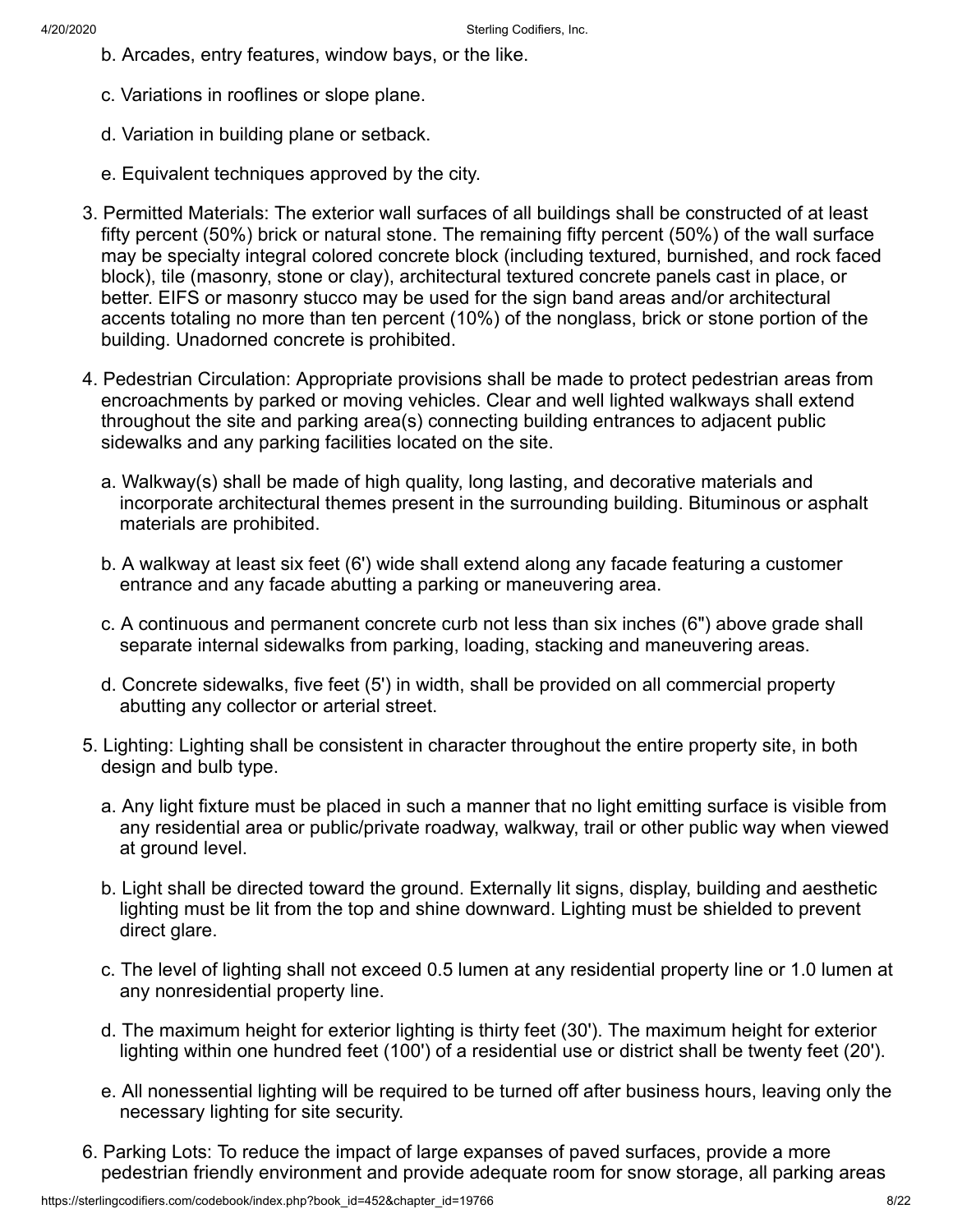(including driveways and drive aisles) shall be screened and landscaped. Trees, shrubs, flowers and ground cover needed in these areas shall be in addition to the minimum number of trees and foundation plantings required by this title.

- a. Screening: Landscaping and berming shall be a primary source for screening parking areas. Should landscaping and berming be found ineffective by the city, the city may approve screening walls and/or decorative fencing as an alternative. Screening walls shall be constructed of the same materials as the principal building and shall not extend more than twenty five feet (25') without a change in architecture to reduce their mass and appearance. The screening source (landscaping and berming or walls and/or decorative fencing) shall provide a minimum fifty percent (50%) opacity screen to a height of at least four feet (4').
- b. Landscaping: A minimum of ten percent (10%) of the parking area shall be landscaped. This landscaping shall be located on islands, peninsulas or the like within the perimeter of the parking area.
	- (1) The islands or peninsulas shall be a minimum eight and one-half feet (8.5') wide and extend the length of the adjacent parking stall(s). These dimensions may be altered to provide sufficient area for the proposed landscaping to mature.
	- (2) To ensure this landscaping is properly dispersed, a minimum of one island, peninsulas or the like shall be located within each six thousand (6,000) square feet of vehicular use area.
	- (3) A minimum of one tree shall be required for each two hundred fifty (250) square feet or fraction thereof, of required landscape area. Deciduous trees shall have a clear trunk of at least five feet (5') above the ground and a caliper of at least two and one-half inches (2.5"). Coniferous trees shall be at least four feet (4') in height. The remaining area shall be landscaped with shrubs or ground cover (not to include rocks or gravel except as a mulch around shrubs and ground cover) not to exceed two feet (2') in height.
- 7. Landscaping: All areas of land other than those occupied by building or hardcover shall be landscaped with a combination of sod and plantings. Rock or mulch may only be used as an accent material around sod or plantings. Trees, shrubs, flowers and ground cover needed in these areas shall be in addition to the minimum number of trees and foundation plantings required by this title. All landscaped areas shall be irrigated. Portions of the site may be exempt from these requirements where future development or expansion is planned. These areas shall either be graded and seeded with prairie grass in accordance with the city of Rosemount grading requirements or remain as undisturbed natural areas containing existing viable natural vegetation that can be maintained free of foreign and noxious plant material and will not produce soil erosion due to potential increases in stormwater runoff. (Ord. B-161, 11-1-2005)

# **11-4-16: GI GENERAL INDUSTRIAL DISTRICT:**

A. Purpose And Intent: The purpose of the GI General Industrial District is to provide for the establishment of both light and medium manufacturing uses along with warehouse, repair, and business uses. The GI General Industrial District is intended to include uses that may require outdoor and vehicle or trailer storage but exclude heavy industrial uses. The General Industrial District is the preferred transition district between the Heavy Industrial District and may be compatible with residential uses or include relatively higher on site populations, subject to higher performance standards. (Ord. B-174, 10-17-2006)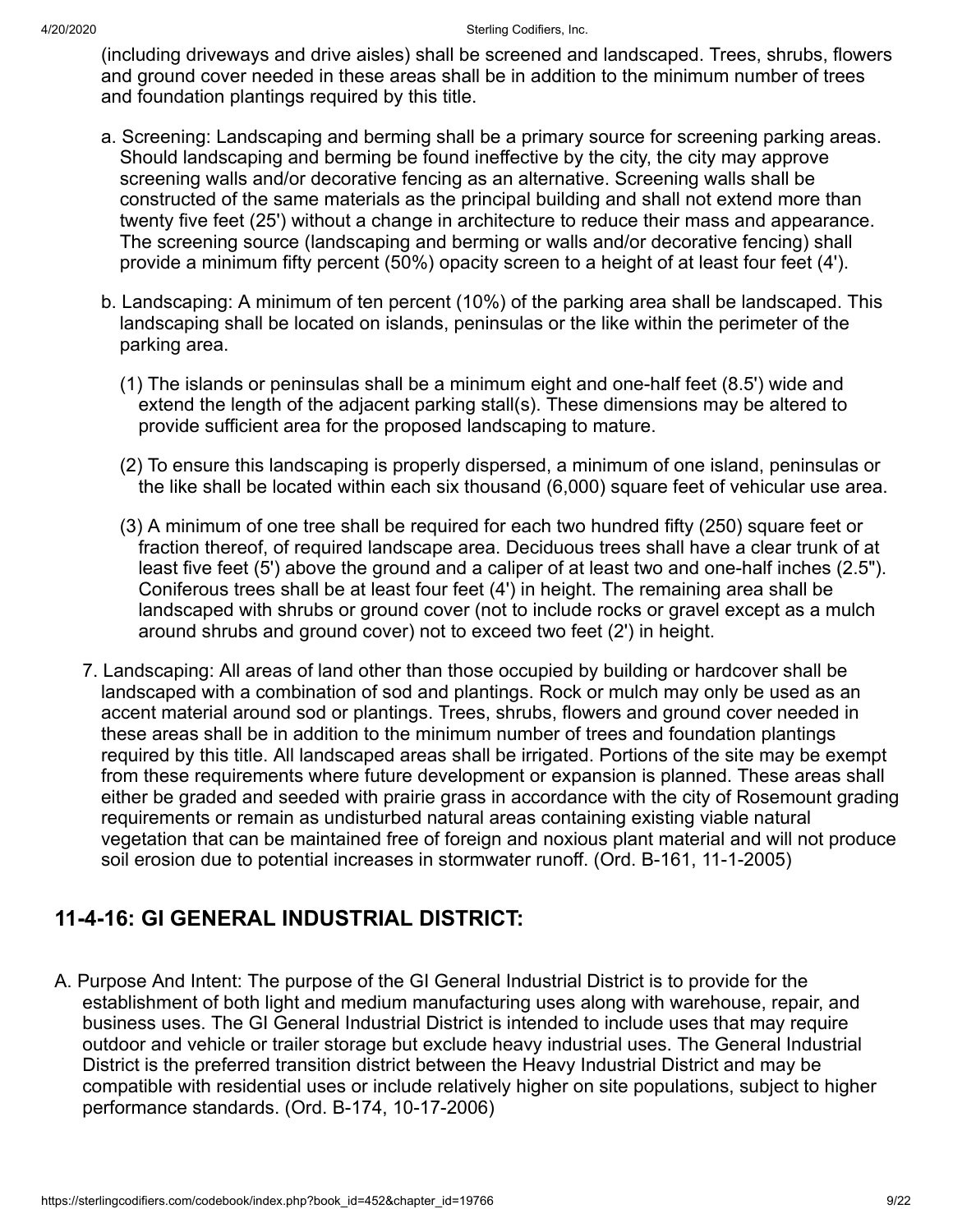B. Permitted Uses: The following uses are permitted uses in the GI District:

Adult uses as defined and regulated in section <u>11-7-5</u> of this title and <u>[title 3, chapter 8](https://sterlingcodifiers.com/codebook/printnow.php?ft=4&find=3-8)</u> of this Code.

Breweries, with or without associated taprooms, subject to:

1. Outdoor seating is subject to the performance standards outlined for outdoor seating in section [3-1-14](https://sterlingcodifiers.com/codebook/printnow.php?ft=3&find=3-1-14) of this Code and subsection [11-4-14](https://sterlingcodifiers.com/codebook/printnow.php?ft=3&find=11-4-14)D of this chapter.

Commercial use antennas and towers, subject to the requirements of section [11-9-6](https://sterlingcodifiers.com/codebook/printnow.php?ft=3&find=11-9-6) of this title.

Distilleries.

Essential services.

General building and trade contractor office uses.

General repair services, excluding automotive repair and the like.

Light or medium manufacturing, processing, and assembly uses.

Mineral extraction, subject to requirements of section [11-10-4](https://sterlingcodifiers.com/codebook/printnow.php?ft=3&find=11-10-4) of this title.

Motor freight terminals.

[Small wireless facilities within right-of-way, subject to the regulations contained in title 4, chapter](https://sterlingcodifiers.com/codebook/printnow.php?ft=4&find=4-2) 2 of this Code.

Testing, research and laboratory uses.

Transit stations/park and ride facilities.

Trucking terminals.

Warehousing, wholesaling and distribution uses. (Ord. B-174, 10-17-2006; amd. Ord. B-243, 5- 20-2015; Ord. B-265, 11-21-2017)

C. Accessory Uses: The following uses shall be permitted accessory uses in the GI General Industrial District:

Off street parking or loading for a permitted, conditional or interim use.

Office uses accessory to a permitted or conditional use.

Outdoor display/storage or sales, subject to the following:

1. The outdoor display/storage or sales area shall be designed to limit its effects on adjacent properties and public right(s)-of-way.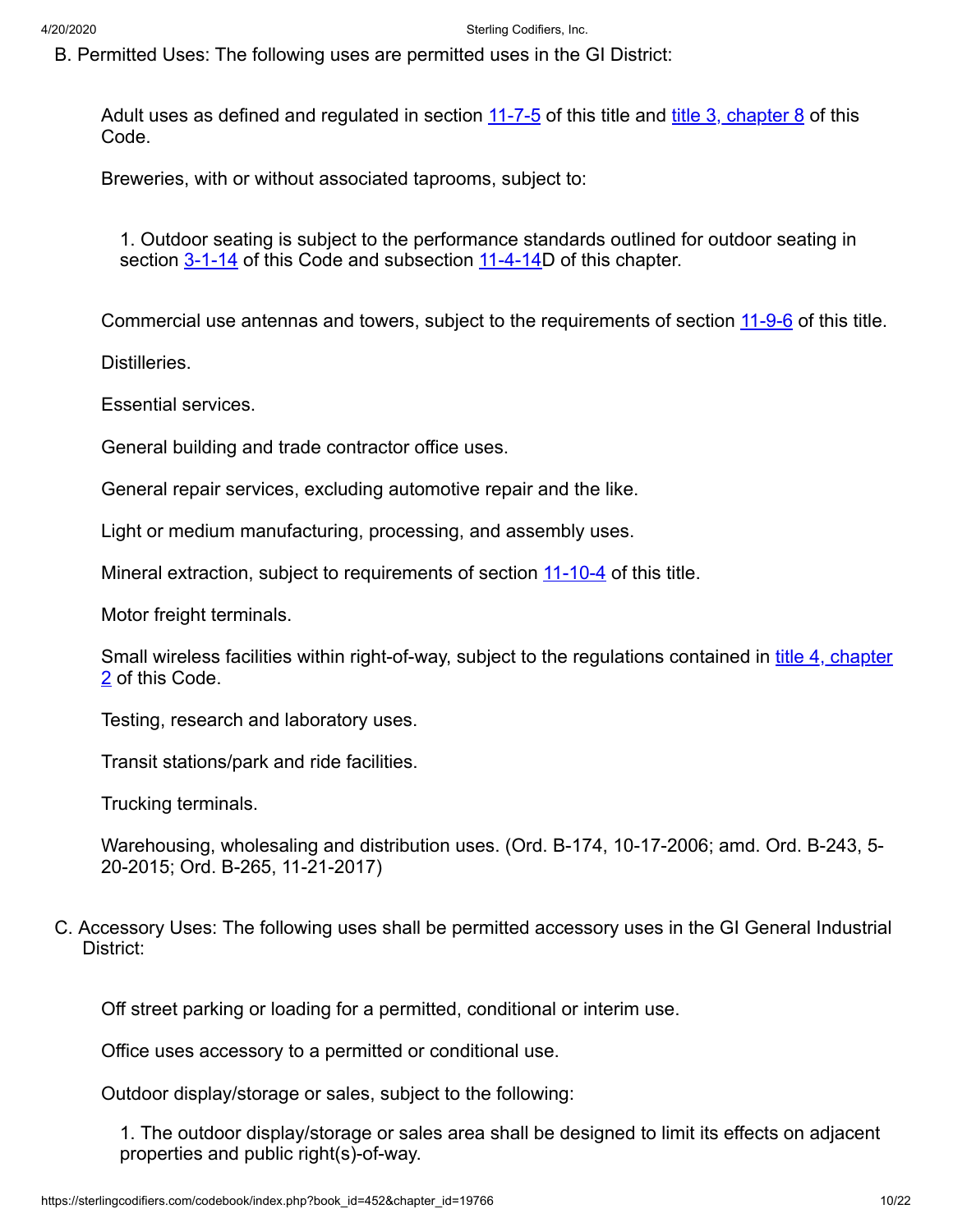2. The outdoor display/storage or sales area shall be surfaced with concrete or an approved equivalent to control dust.

3. The outdoor display/storage or sales area shall not take up, or interfere with access to, any required parking, loading, maneuvering or pedestrian area.

4. The outdoor display/storage or sales area shall be maintained in a neat and orderly fashion.

5. No public address system shall be audible from a noncommercial or nonindustrial use or district.

6. The outdoor display/storage or sales area shall be clearly identified on the approved site plan for the project, may only be located in either a side or rear yard, and shall not encroach into any required accessory structure setback.

7. Any outdoor display/storage or sales area shall be completely enclosed by screening as follows:

a. Any portion of an outdoor display/storage or sales area adjacent to a public right-of-way or nonindustrial use or district shall be screened from eye level view from the public right-ofway or nonindustrial use or district by a one hundred percent (100%) opacity screen to a height equal to the items being screened but not more than thirty five feet (35'). Screening shall be accomplished by buildings, landscaping and berming, natural topography, screening walls or a combination thereof. Any screening wall shall be made of the same materials as the principal building and shall not extend more than seventy feet (70') without a change in architecture to reduce its mass and appearance.

b. The portion(s) of outdoor display/storage or sales area(s) adjacent to an industrial use or district shall be required to be screened from eye level view from other industrial uses or districts by at least a fifty percent (50%) opacity screen to a height equal to the items being screened but not more than thirty five feet (35'). Screening shall be accomplished by any of the items listed in subsection 7a of this use or fencing.

8. The outdoor display/storage or sales area is limited to an area equal to thirty percent (30%) of the gross area of the site.

9. The square footage of the outdoor display/storage or sales area(s) (except those areas used for vehicle storage and not considered a required parking area) shall be included in calculation of required off street parking for the use.

10. The perimeter measurement of the outdoor display/storage or sales area shall be included in the calculation of required foundation plantings.

11. Outdoor display/storage or sales related to trailer, construction or agricultural machinery sales or rental shall be subject to those standards identified elsewhere in this title specific to such use.

Outdoor structures. Functioning structures such as conveyor belt systems, cooling towers, storage silos or the like that are accessory and integral to the principal use of the site may be exempt from the requirements of section [11-2-9,](https://sterlingcodifiers.com/codebook/printnow.php?ft=3&find=11-2-9) "Outdoor Storage", of this title, subject to the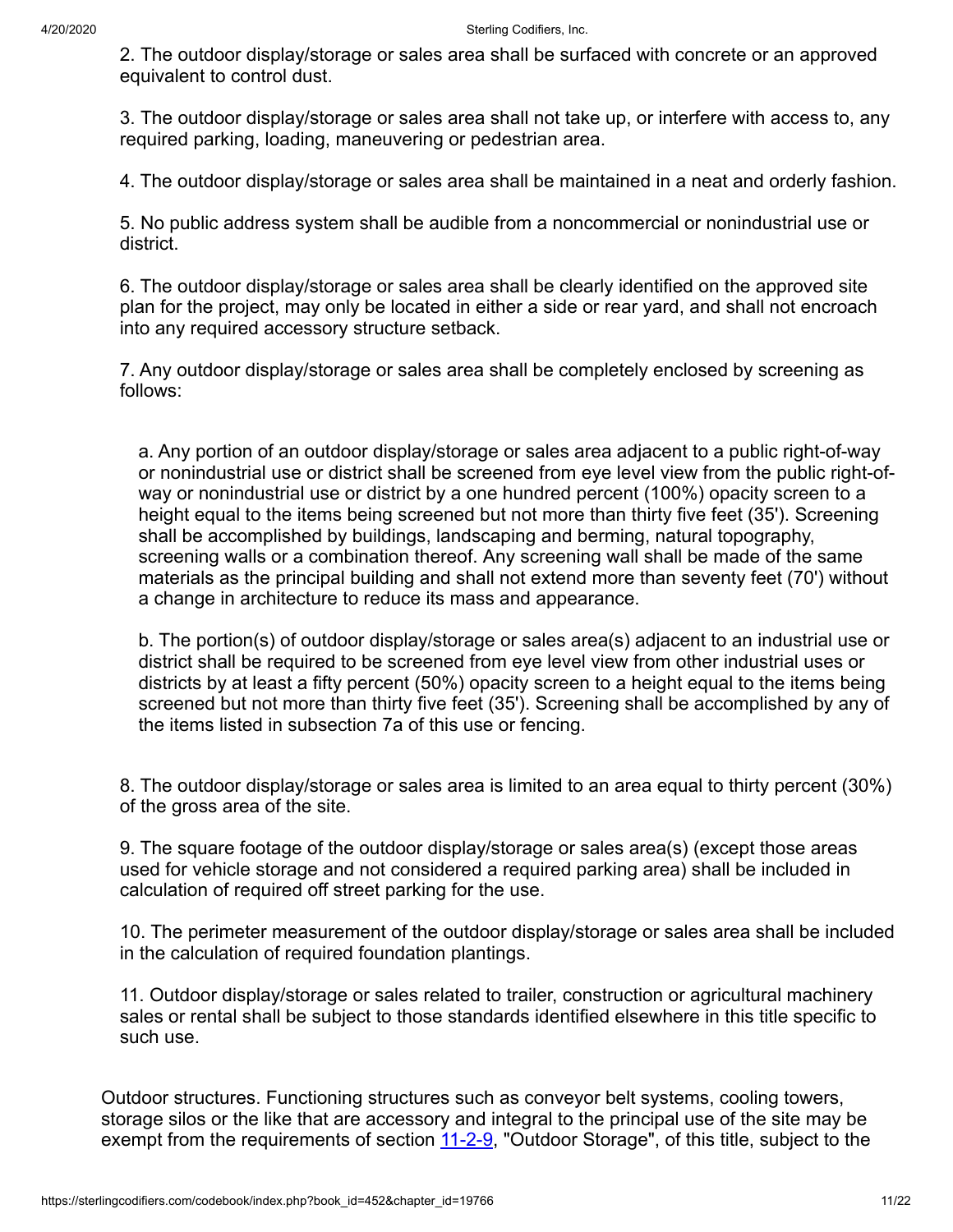following:

1. The applicant shall demonstrate that the outdoor structure or equipment cannot be integrated into a building design.

2. The site and building(s) shall be designed to screen and limit the effects of the outdoor structure or equipment (noise, vibrations, illumination, particulate, or the like) on adjacent properties and public right(s)-of-way.

3. The outdoor structure or equipment shall be located on an approved surface in a remote location that is not adjacent to any public right-of-way or nonindustrial use or district.

4. The aggregate area for outdoor structure or equipment shall be limited to an area equal to fifteen percent (15%) of the gross floor area of the principal building and to a height not to exceed seventy feet (70'). Larger areas or taller structures or equipment may be approved by the City through a conditional use permit.

5. The outdoor structure or equipment shall not take up, encroach upon or interfere with access to, any required yard, parking, loading, maneuvering or pedestrian area.

6. The City may exempt outdoor structure or equipment from the site and building performance standards in subsection G of this section; however all such structures or equipment must be functional and shall be made of high quality long lasting material compatible with both adjacent properties and other buildings in the GI District.

Overnight sleeping facilities for security personnel.

Roof mounted or ground mounted solar energy systems, subject to section [11-2-12](https://sterlingcodifiers.com/codebook/printnow.php?ft=3&find=11-2-12) of this title.

Up to two (2) fuel storage tanks with a maximum capacity of one thousand one hundred (1,100) gallons each and a thirty foot (30') setback from all properties, on GI properties located west of Akron Avenue. (Ord. B-266, 2-20-2018)

D. Conditional Uses: The following uses are conditional uses in the GI General Industrial District and are subject to the conditional use permit provisions outlined in this title:

Recycling operations, subject to the requirements of section [11-10-5](https://sterlingcodifiers.com/codebook/printnow.php?ft=3&find=11-10-5) of this title.

[Self-service storage facilities, subject to the requirements of the C-3 District in subsection 11-4-](https://sterlingcodifiers.com/codebook/printnow.php?ft=3&find=11-4-13) 13D of this chapter except as follows:

1. All storage shall be maintained in the storage space and there shall be no outdoor storage of any products, equipment or other material within the storage facility site; except that outdoor storage for licensed, operable recreation vehicles shall be permitted provided the amount is not more than ninety percent (90%) of the area occupied by buildings.

Trailer, construction or agricultural machinery sales or rental, subject to the requirements of the C-3 District in subsection [11-4-13](https://sterlingcodifiers.com/codebook/printnow.php?ft=3&find=11-4-13)D of this chapter.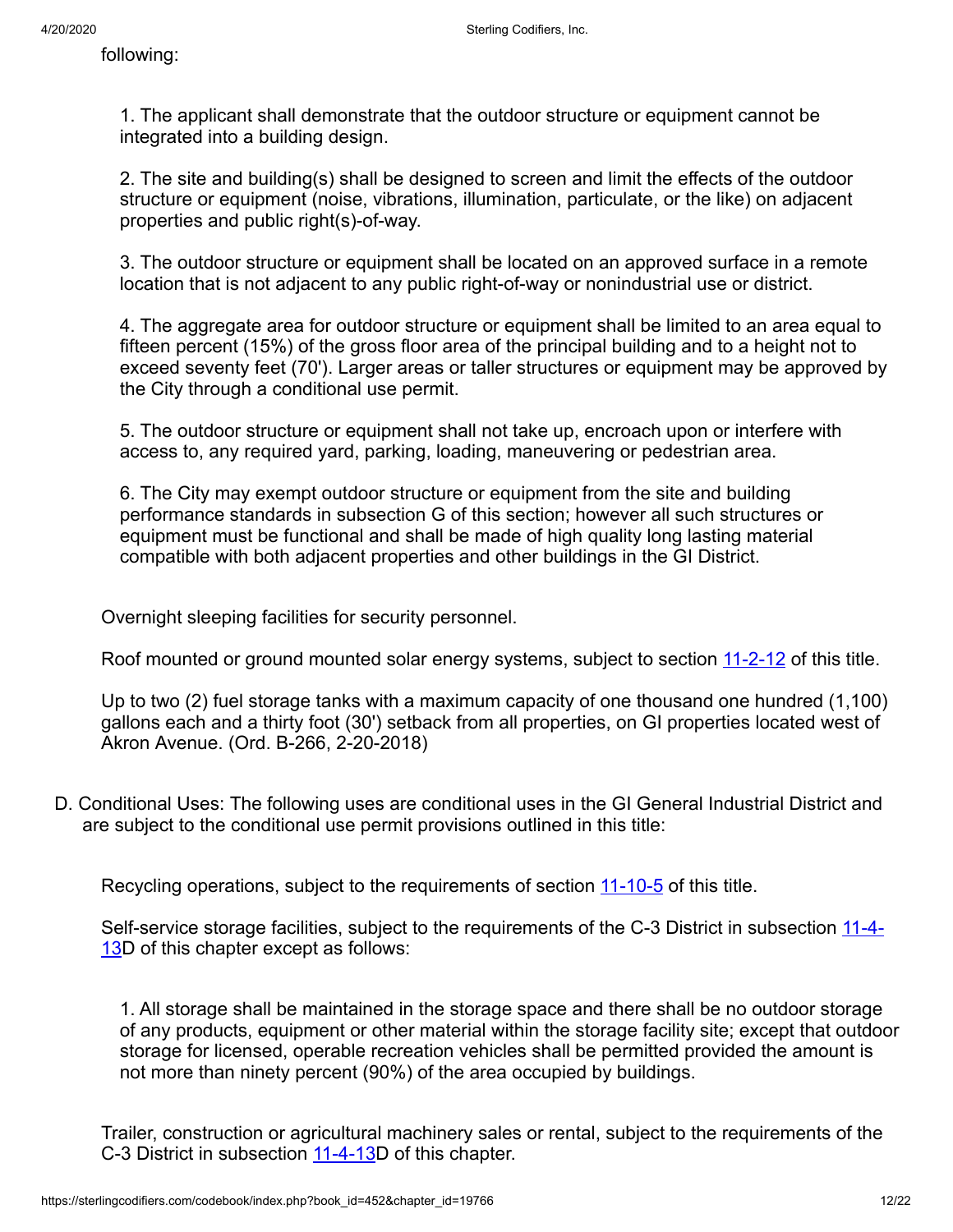Truck stops, provided that:

1. Location: Truck stops shall be located east of Blaine Avenue (County Road 71) and within one-fourth ( $^{1}\!/\!_{4}$ ) mile or one thousand three hundred twenty feet (1,320') of a principal arterial roadway.

2. Installation Standards: Truck stops shall be installed in accordance with State and City standards. Additionally, adequate space shall be provided to access gas pumps and allow maneuverability around the pumps. Underground fuel storage tanks are to be positioned to allow adequate access by motor fuel transports and unloading operations which do not conflict with circulation, access and other activities on the site. Fuel pumps shall be installed on pump islands.

3. Sanitary Dump: A sanitary dump shall be required at all truck stops. The sanitary dump must comply with all requirements of the Minnesota Pollution Control Agency (MPCA).

4. Canopy: A protective canopy structure may be located over the pump island(s) as a permitted accessory structure. The canopy shall meet the following performance standards:

a. The edge of the canopy shall be seventy feet (70') or more from the front and/or side lot line, provided that adequate visibility both on site and off site is maintained.

b. The canopy shall not exceed eighteen feet (18') in height and must provide fourteen feet (14') of clearance to accommodate a semitrailer truck from passing underneath.

c. The canopy fascia shall not exceed three feet (3') in vertical height.

d. Canopy lighting shall consist of canister spotlights recessed into the canopy. No portion of the light source or fixture may extend below the bottom face of the canopy. Total canopy illumination may not exceed one hundred fifteen (115) foot-candles below the canopy at ground level. The fascia of the canopy shall not be illuminated.

e. The architectural design, colors, and character of the canopy shall be consistent with the principal building on the site.

f. Signage may be allowed on a detached canopy in lieu of wall signage on the principal structure, provided that:

(1) The individual canopy sign does not exceed more than twenty percent (20%) of the canopy facade facing a public right-of-way.

(2) The canopy fascia shall not be illuminated, except for permitted canopy signage.

g. Canopy posts/signposts shall not obstruct traffic or the safe operation of the gas pumps.

5. Pump Islands: Pump islands must be elevated six inches (6") above the traveled surface of the site. Pump islands must be set at least seventy feet (70') back from any property line. Setback between pump island curb face shall be sufficient for the servicing and maneuvering of semitrucks with trailers.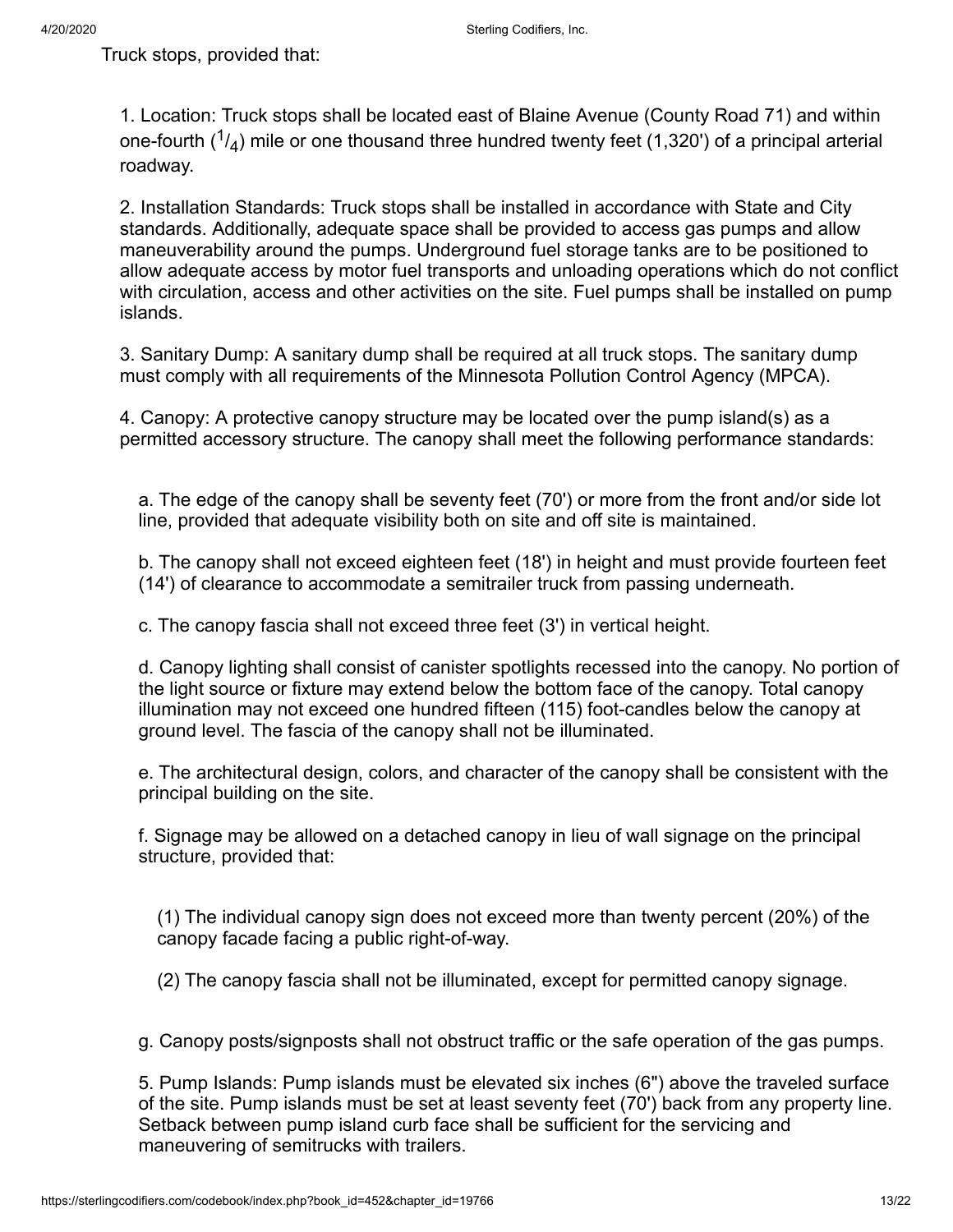6. Dust Control And Drainage: The entire site other than taken up by a building, structure, or plantings shall be surfaced with asphalt, concrete, cobblestone or paving brick. Plans for surfacing and drainage shall be subject to approval of the city engineer. Drainage from all fueling areas shall be directed to an oil/grit separator. Minimum design standards for the oil/grit separator shall include the following:

a. A minimum of four hundred (400) cubic feet of permanent pool storage capacity per acre of drainage area.

b. A minimum pool depth of four feet (4').

c. A minimum oil containment capacity of eight hundred (800) gallons.

d. Minimum maintenance/inspection of two (2) times per year and/or after measurable spill events. A measurable spill shall be defined by the Minnesota pollution control agency (MPCA). A measurable spill must be reported to the MPCA.

7. Access And Circulation: Vehicular access points shall create a minimum of conflict with through traffic movement. The site design must accommodate adequate turning radius and vertical clearance for a semitrailer truck. A site plan must be provided to illustrate adequate turning radius, using appropriate engineering templates.

8. Parking:

a. Parking for motor fuel service shall be in addition to that required for other uses on the site.

b. Parking spaces shall be determined on an individual basis by the city council. Factors to be considered in such determination shall include (without limitation) size of building, type of use, number of employees, expected volume and turnover of customer traffic and expected frequency and number of delivery or service vehicles.

c. Parking stalls for trucks and trailers shall be a minimum of twelve feet (12') wide and seventy feet (70') long, exclusive of drive aisles.

## 9. Pedestrian Traffic:

a. An internal site pedestrian circulation system shall be defined and appropriate provisions made to protect such areas from encroachments by parked cars or moving vehicles.

10. Noise: Public address system shall not be audible at any property line. Play of music or advertisement from the public address system is prohibited.

11. Outside Storage, Sales And Service: No outside storage or sales shall be allowed, except as follows:

a. Public phones may be located on site as long as they do not interrupt on site traffic circulation, and may not be located in a yard abutting residentially zoned property.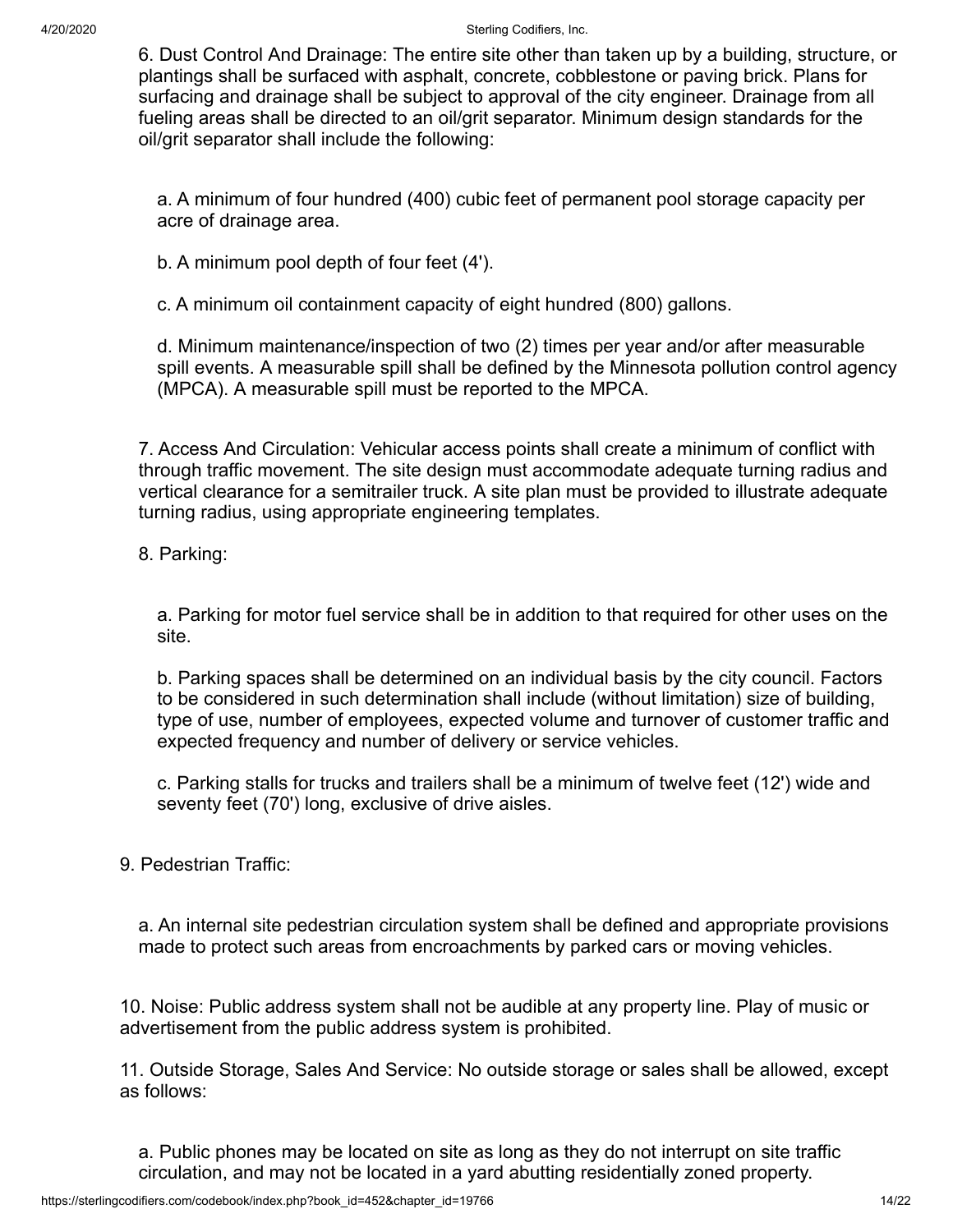b. Propane sales limited to twenty (20) pound capacity tanks may be located outside as long as the propane tanks are secured in a locker and meet all state uniform building and fire codes.

c. A compressed air service area may be located on site as long as it does not interrupt on site traffic circulation.

12. Signs: A comprehensive sign plan must be submitted as part of a conditional use permit application. All signing and informational or visual communication devices shall be minimized and shall be in compliance with [chapter 8](https://sterlingcodifiers.com/codebook/printnow.php?ft=2&find=8) of this title.

Wholesale landscape and horticultural services, subject to:

1. A principal structure must be built on the site.

2. Landscape and horticultural services are subject to the requirements of subsection C of this section for outdoor display/storage or sales.

Wholesale lumber and construction materials businesses, subject to:

1. A principal structure must be built on site.

2. Lumber and construction material businesses are subject to the requirements of subsection C of this section for outdoor display/storage or sales.

Other uses similar to those in this district as determined by the board of appeals and adjustments, subject to issuance of a conditional use permit. (Ord. B-174, 10-17-2006; amd. Ord. B-248, 7-21-2015)

E. Interim Uses: The following uses are interim uses in the GI general industrial district and are subject to the interim use permit provisions outlined in this title:

Asphalt plant, cement and concrete production and related processing of stockpile materials, subject to the following:

1. The asphalt, cement, or concrete plant and all equipment and materials associated with it shall be located a minimum of six hundred feet (600') from any nongeneral industrial district land, and two thousand six hundred feet (2,600') from any residential or public district.

2. The plant and all equipment and materials associated with it shall be set back a minimum of seventy five feet (75') from any property boundary line and screened by natural features including changes in elevation and vegetation. Year round one hundred percent (100%) opaque screening with earthen berms and landscaping shall be required from ground level to the first thirty percent (30%) of the overall height and fifty percent (50%) opaque to fifty percent (50%) of the overall height of the plant as viewed from eye level from surrounding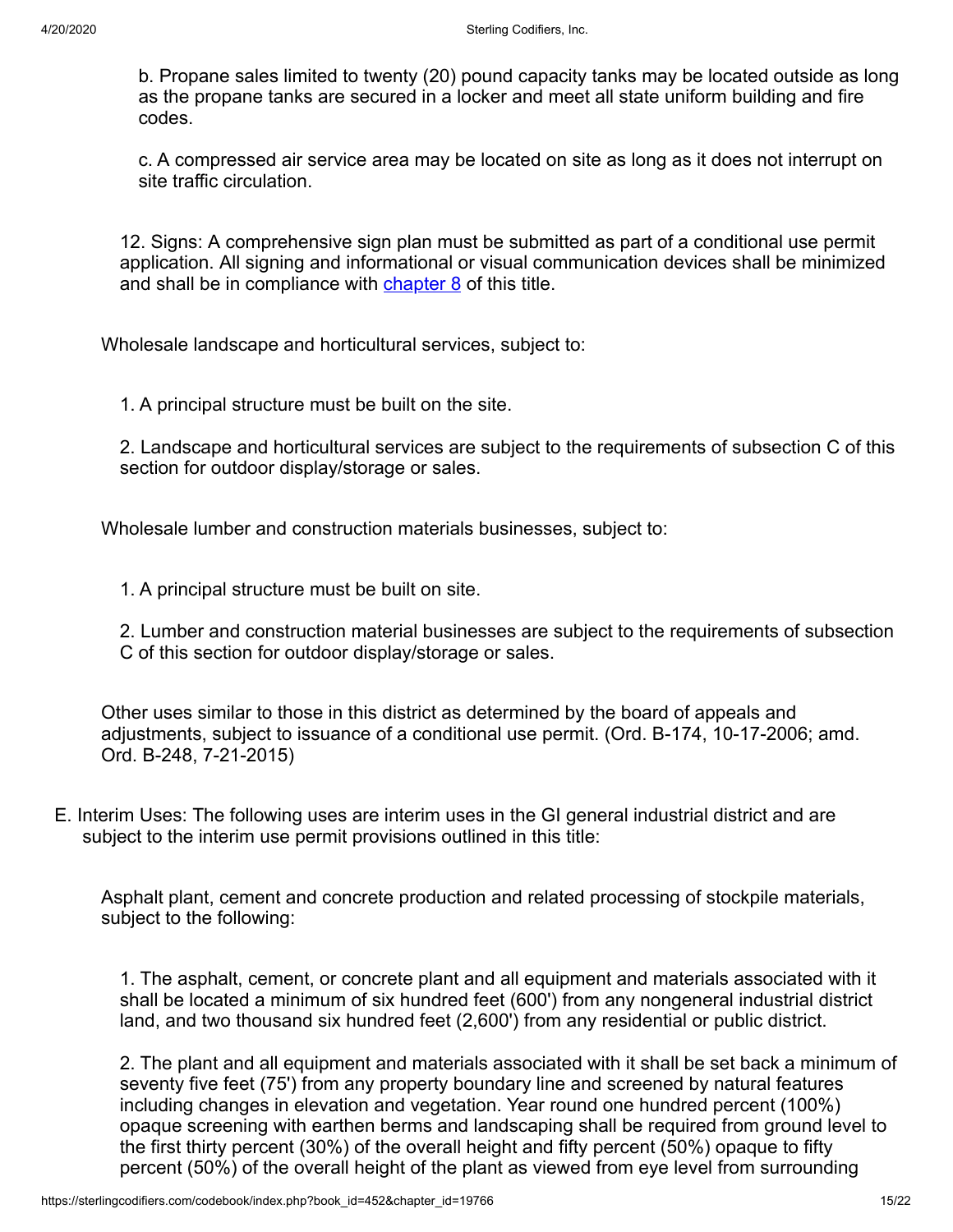right of way or roadways.

3. Asphalt plant, cement and concrete production may be exempt from conformance with the following standards of the zoning ordinance at the discretion of the city council:

a. Supplementary regulations subsection [11-5-2A](https://sterlingcodifiers.com/codebook/printnow.php?ft=3&find=11-5-2), "Building Type And Construction", of this title.

b. Subsection [11-6-1](https://sterlingcodifiers.com/codebook/printnow.php?ft=3&find=11-6-1)L, "Off Street Parking Design And Construction Standards", of this title.

c. Section [11-6-3,](https://sterlingcodifiers.com/codebook/printnow.php?ft=3&find=11-6-3) "Landscaping Requirements", of this title.

- d. Subsection G, "Site And Building Standards", of this section.
- e. Subsection F9b, "Minimum Building Size", of this section.

4. Traffic generated by these uses shall utilize haul routes approved by the city and other agencies as required. The plant owner shall be responsible for road improvements and easements needed for ingress and egress subject to approval by the city, as well as the county highway department or the Minnesota department of transportation as required.

5. Traffic generated by these uses shall enter onto streets consistent with city access and design standards. The owner of these uses shall be responsible for all costs associated with road improvements required to serve the use.

6. Stockpiles associated with these uses shall be limited to a height of fifty feet (50').

7. No smoke or particulate matter shall be discharged that is darker than no. 1 classification of the Ringelmann smoke chart furnished by the U.S. bureau of mines, or twenty percent (20%) opacity as determined by the MPCA. Further, emissions shall conform to standards set by EPA and MPCA.

8. These uses shall operate so as not to discharge onto the soils of the lot, across the boundaries of the lot or through percolation into the subsoil of the lot or beyond the boundary of the lot where such use is located, toxic or noxious matter in such concentrations as to be detrimental to or endanger the public health, safety, comfort or welfare; or, cause injury or damage to property or business.

9. These uses shall operate in a way so as to prevent the emission of odorous matter of such quality as to be readily detectable beyond the lot line of the site on which such use is located.

10. These uses shall comply with the applicable operating, special requirements and bonding for restoration standards for mineral extraction specified in section [11-10-4](https://sterlingcodifiers.com/codebook/printnow.php?ft=3&find=11-10-4) of this title.

Commercial outdoor recreation, subject to the following:

1. Commercial outdoor recreation uses may be exempt from conformance with the following standards of the zoning ordinance at the discretion of the city council: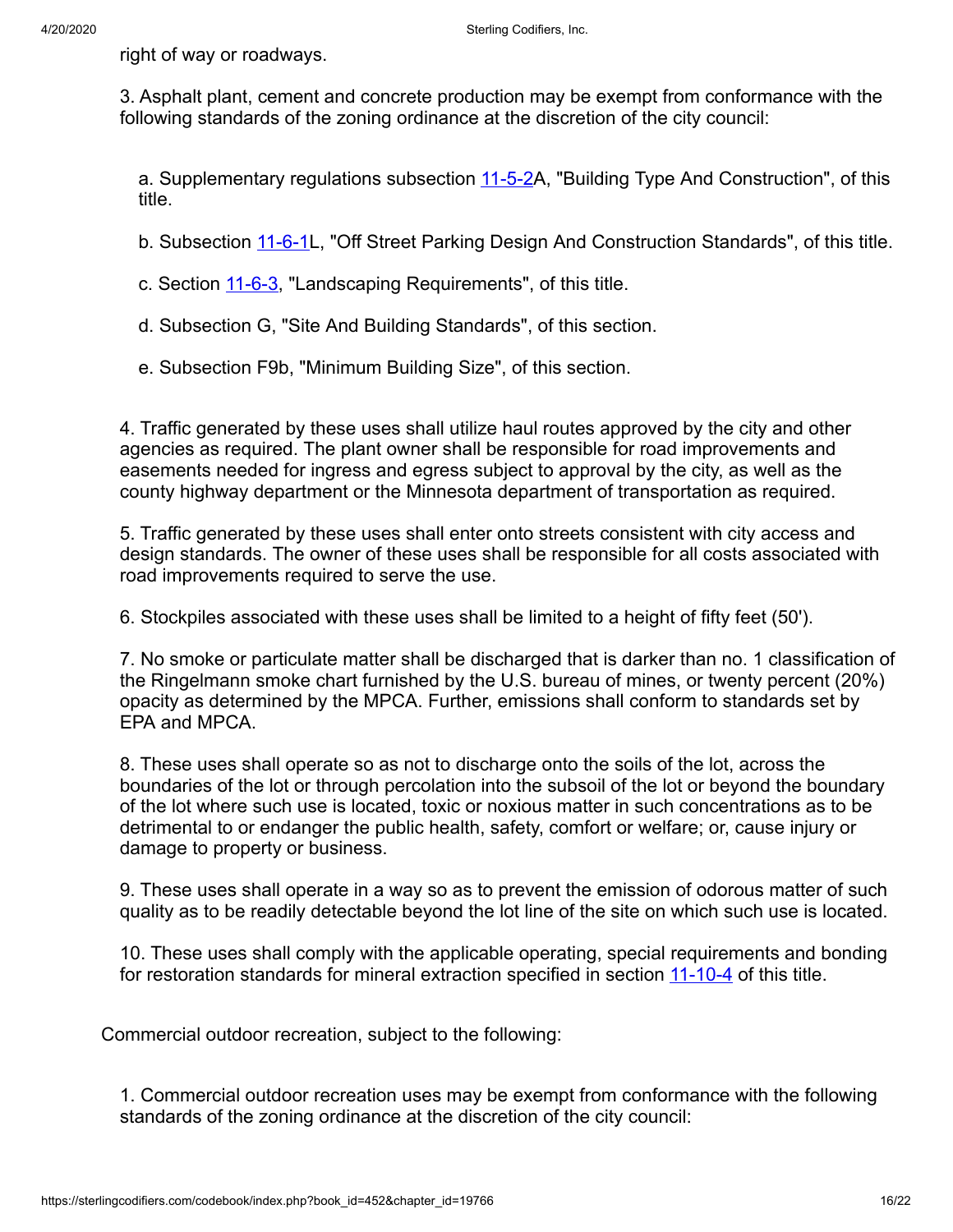a. Supplementary regulations subsection [11-5-2A](https://sterlingcodifiers.com/codebook/printnow.php?ft=3&find=11-5-2), "Building Type And Construction", of this title.

b. Subsection [11-6-1](https://sterlingcodifiers.com/codebook/printnow.php?ft=3&find=11-6-1)L, "Off Street Parking Design And Construction Standards", of this title.

c. Section [11-6-3,](https://sterlingcodifiers.com/codebook/printnow.php?ft=3&find=11-6-3) "Landscaping Requirements", of this title.

- d. Subsection G, "Site And Building Standards", of this section.
- e. Subsection F9b, "Minimum Building Size", of this section.

Community solar gardens or solar farms on properties outside the metropolitan urban service area (MUSA), subject to section [11-2-12](https://sterlingcodifiers.com/codebook/printnow.php?ft=3&find=11-2-12) of this title.

Spent bauxite disposal facilities as an accessory use only.

Temporary buildings accessory to an approved construction project, subject to:

1. Execution of an interim use permit agreement specifying the expiration of the IUP and removal of the temporary building(s).

2. Temporary buildings are subject to the interim use permit standards, findings and conditions specified in section [11-10-8](https://sterlingcodifiers.com/codebook/printnow.php?ft=3&find=11-10-8) of this title.

3. Temporary buildings may be exempt from conformance with the following standards of the zoning ordinance at the discretion of the city council:

a. Supplementary regulations subsection [11-5-2A](https://sterlingcodifiers.com/codebook/printnow.php?ft=3&find=11-5-2), "Building Type And Construction", of this title.

b. Subsection [11-6-1](https://sterlingcodifiers.com/codebook/printnow.php?ft=3&find=11-6-1)L, "Off Street Parking Design And Construction Standards", of this title.

c. Section [11-6-3,](https://sterlingcodifiers.com/codebook/printnow.php?ft=3&find=11-6-3) "Landscaping Requirements", of this title.

d. Subsection G, "Site And Building Standards", of this section.

e. Subsection F9b, "Minimum Building Size", of this section.

4. Temporary buildings shall conform to all other general industrial district standards specified within this title, and be set back a minimum of five hundred feet (500') from adjoining public right of way or visually screened from public right of way, public/institutional or residential districts or uses. If the building is not appropriately screened, the city may require additional landscaping or enhanced treatment of the temporary structure.

5. Temporary buildings are subject to building code permits and requirements.

6. Temporary buildings are subject to fire code permits and requirements.

7. The site must accommodate adequate parking for the intended use.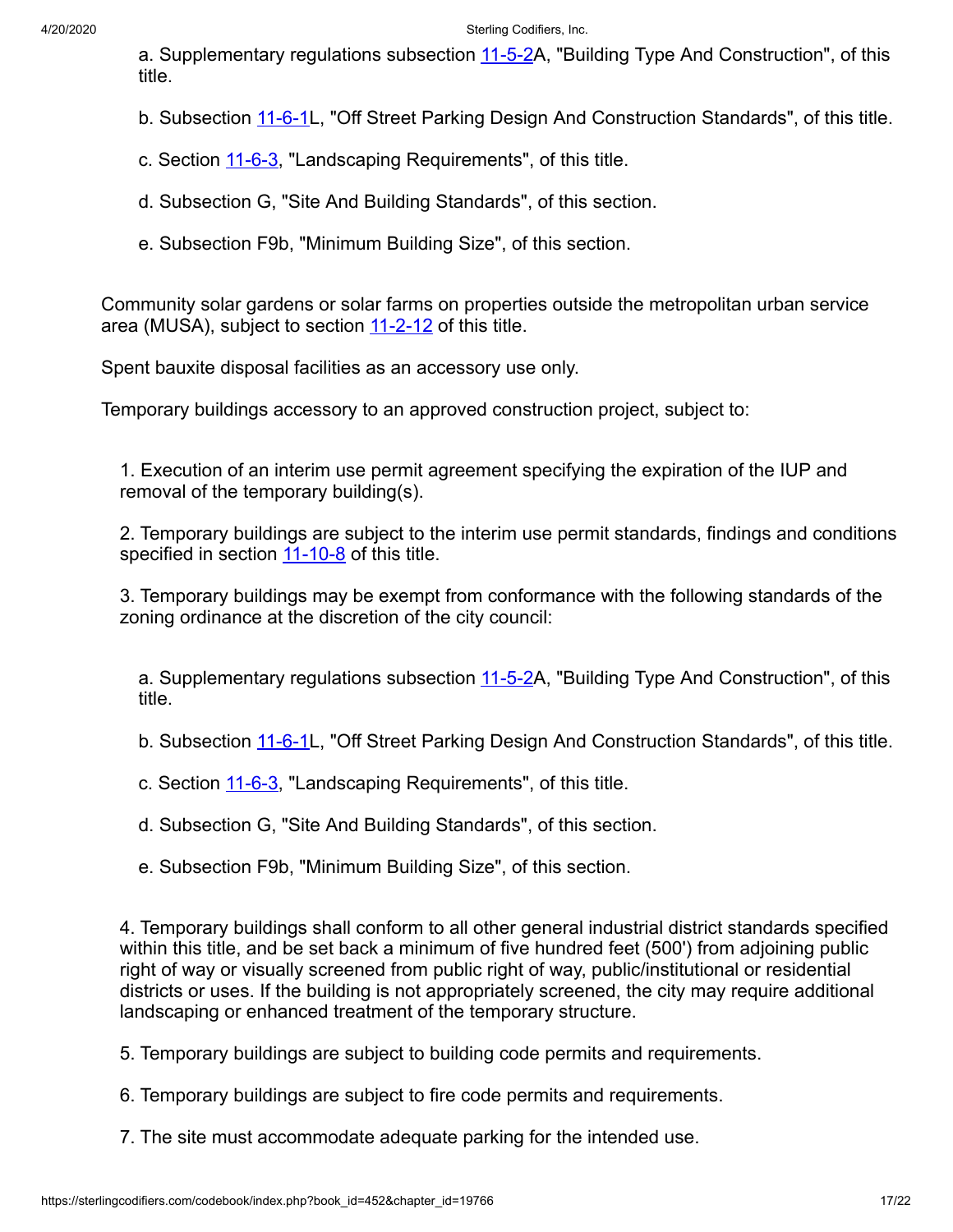8. Site grading and drainage must comply with city ordinances and engineering guidelines. The city council may, at its discretion waive some of the requirements if alternative solutions are acceptable.

Other uses similar to those in this district as determined by the board of appeals and adjustments, subject to issuance of an interim use permit. (Ord. B-174, 10-17-2006; amd. Ord. B-231, 3-4-2014)

- F. Lot And Building Requirements:
	- 1. Minimum Lot Area: Five (5) acres.
	- 2. Minimum Lot Width: n/a.
	- 3. Maximum Lot Coverage: Seventy percent (70%).
	- 4. Minimum District Size: Ten (10) acres.
	- 5. Minimum Front Yard Setback:
		- a. Principal structure: Seventy five feet (75').
		- b. Accessory structure: Seventy five feet (75').
	- 6. Minimum Side Yard Setback:
		- a. Principal structure: Fifty feet (50').
		- b. Accessory structure: Fifty feet (50').
	- 7. Minimum Rear Yard Setback:
		- a. Principal structure: Fifty feet (50').
		- b. Accessory structure: Fifty feet (50').
	- 8. Parking Setback:
		- a. Minimum front yard setback: Forty feet (40').
		- b. Minimum side yard setback: Twenty five feet (25').
		- c. Minimum rear yard setback: Fifty feet (50').
	- 9. Building Size:
		- a. Maximum building height (principal or accessory): Seventy five feet (75').
		- b. Minimum building size: Ten percent (10%) of subject property, excluding protective wetlands.
	- 10. Buffer Yard And Setback Increases: When a permitted, accessory, interim, or conditional use abuts any of the items listed in the table below, the applicable setback increases shall apply: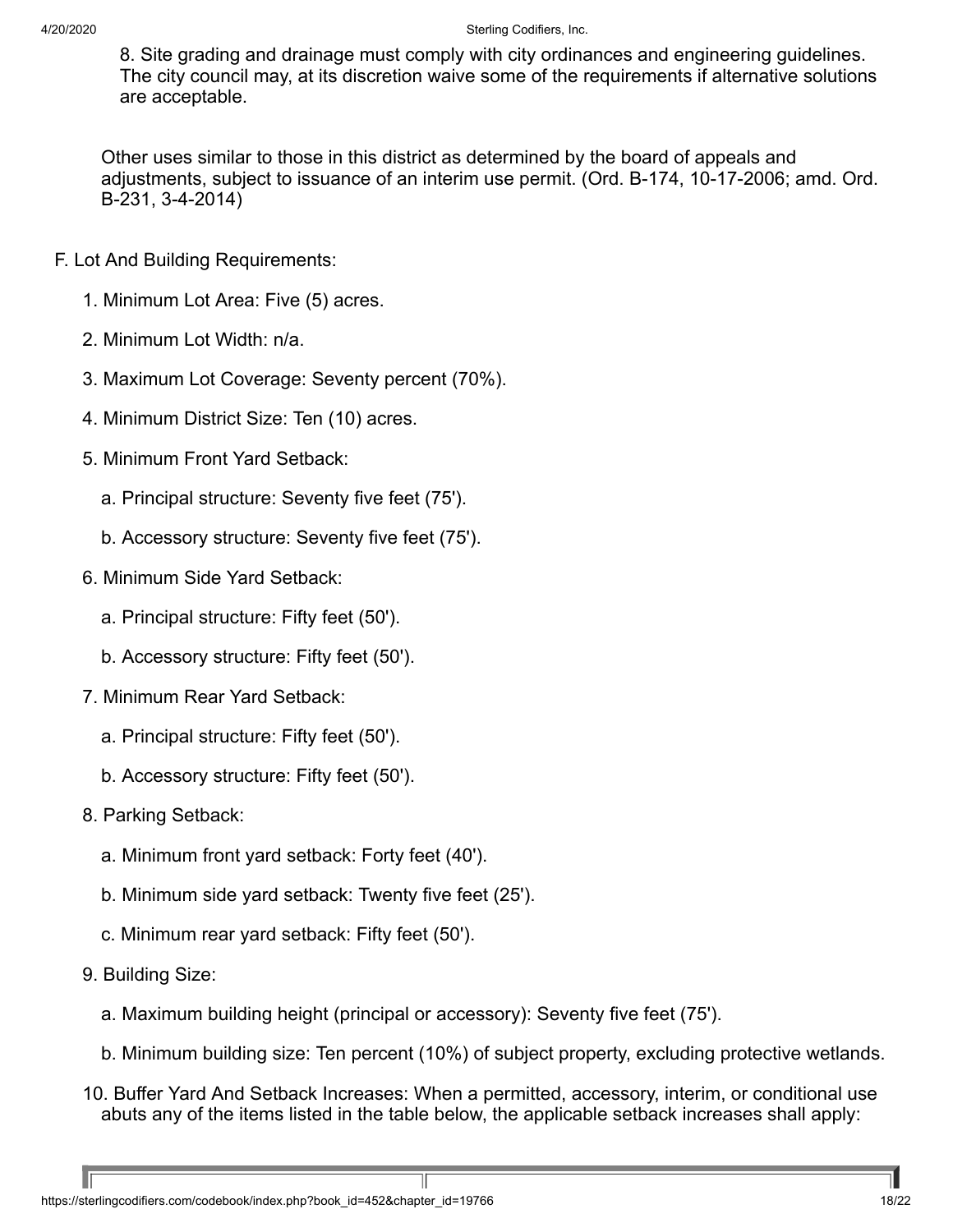| ltem                                                  | <b>Increased Minimum Setback</b>                   |                                                                |
|-------------------------------------------------------|----------------------------------------------------|----------------------------------------------------------------|
|                                                       | <b>Parking And Circulation</b>                     | <b>Structure</b>                                               |
| Any noncommercial or nonindustrial<br>use or district | 30 feet or 2 times building<br>height <sup>1</sup> | $\parallel$ 30 feet or 2 times building<br>height <sup>1</sup> |
| Railroad                                              | 10 feet                                            | 30 feet                                                        |

Note:

1.Residential Uses/Districts: A buffer yard equal to 30 feet or 2 times the height of the building, whichever is greater, shall be required along any side or rear property line abutting any noncommercial or nonindustrial use or district. This area shall contain landscaping and berming to provide a 90 percent opacity screen to a height of at least 6 feet and shall not contain any structures, parking, off street loading or storage. Should landscaping and berming be found ineffective by the city, the city council may approve screening walls and/or decorative fencing as an alternative. Screening walls shall be constructed of the same materials as the principal building and shall not extend more than 35 feet without a change in architecture to reduce their mass and appearance.

- G. Site And Building Standards: To prevent urban blight and ensure quality long lasting construction compatible with both adjacent properties and those throughout the district, all sites and buildings shall comply with the following standards, as well as applicable sections of this title:
	- 1. Architectural Appearance: While variation in materials and colors that support the general theme may be allowed, nonearth tone materials shall be limited to architectural accents. The color of the nonbrick or stone portion of the building shall match the predominant brick or stone color portion.
		- a. Entry Features: Building entrances facing a public right of way shall be accented by visually pleasing entry features. This feature shall extend a minimum three hundred (300) square feet around a single entrance. Should the building have more than one entrance facing a public right of way, this feature shall extend a minimum one hundred fifty (150) square feet around each individual entrance.
		- b. Corner Architectural Elements: Corner architectural elements are encouraged to define the edges of a building.
	- 2. Building Massing: Facades facing a public right of way or residential use or district shall be articulated to reduce their mass and scale and provide visual interest consistent with Rosemount's identity, character, and scale. Large uninterrupted building walls or elevations are prohibited. Any wall facing a public right of way or residential uses or district more than one hundred feet (100') in length shall be divided into increments of no more than fifty feet (50') through the articulation of the facade. This shall be achieved through combinations of the following techniques:
		- a. Divisions or breaks in the materials.
		- b. Arcades, entry features, window bays, or the like.
		- c. Variations in rooflines or slope plane.
		- d. Variation in building plane or setback.
		- e. Equivalent techniques approved by the city.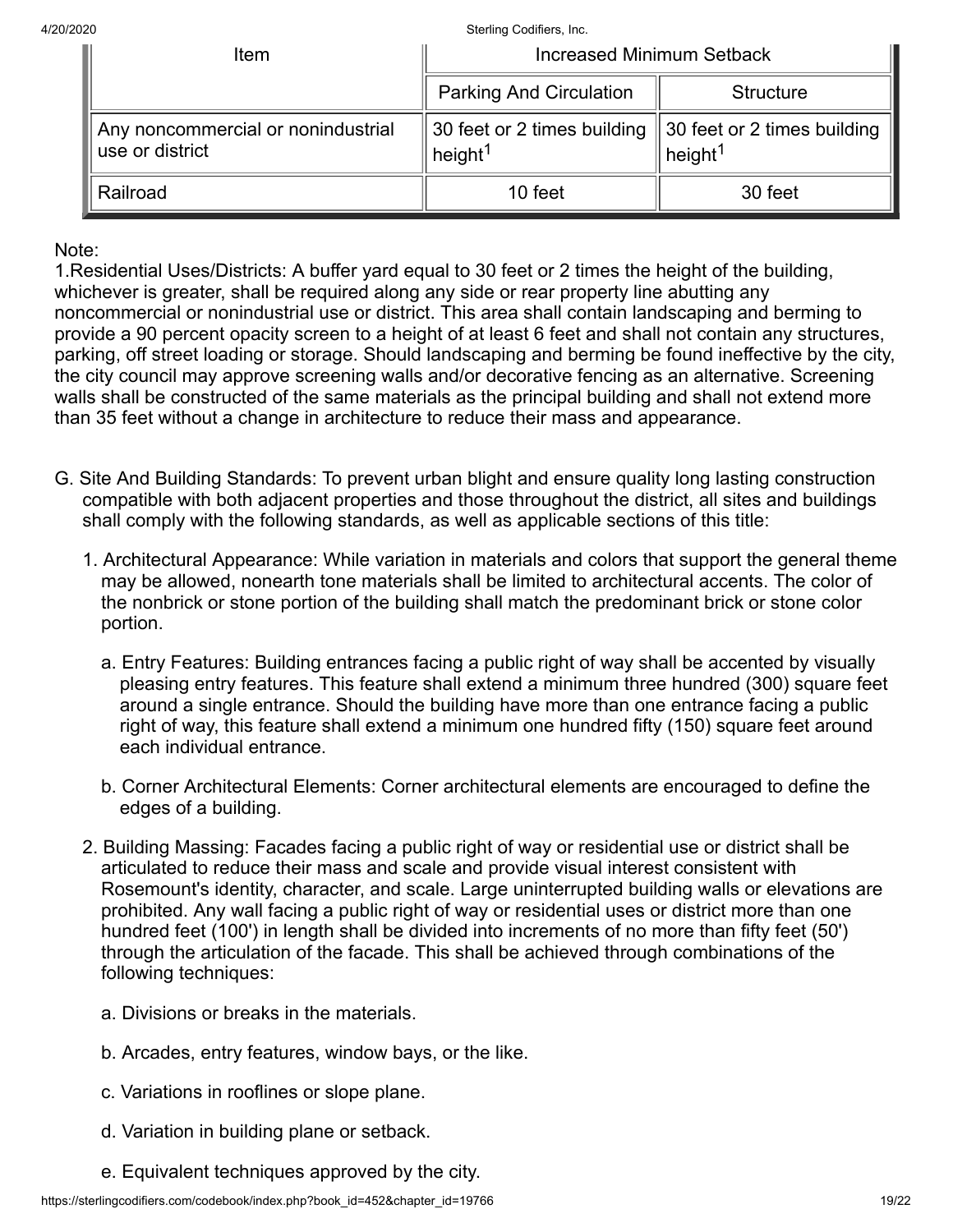- 3. Permitted Materials: Any exterior wall surface facing a public right of way or residential uses or district shall be constructed of a combination of glass, brick, natural stone, specialty integral colored concrete block (including textured, burnished, and rock faced block), tile (masonry, stone or clay), architectural textured concrete panels cast in place, precast concrete panels or better. All other wall surfaces shall be constructed of at least forty percent (40%) of these materials. The remaining sixty percent (60%) of these exterior wall surfaces may be finished steel or aluminum. Unadorned materials are prohibited.
- 4. Pedestrian Circulation: Appropriate provisions shall be made to protect pedestrian areas from encroachments by parked or moving vehicles. Clear and well lighted walkways shall extend throughout the site and parking area(s) connecting building entrances to adjacent public sidewalks and any parking facilities located on the site.
	- a. A walkway at least six feet (6') wide shall extend along any facade featuring a building entrance and any facade abutting a required parking area.
	- b. A continuous and permanent concrete curb not less than six inches (6") above grade shall separate internal sidewalks from parking, loading, stacking and maneuvering areas.
	- c. Concrete sidewalks, five feet (5') in width, shall be provided along any collector or arterial street.
- 5. Lighting: Lighting shall be consistent in character throughout the entire property site, in both design and bulb type.
	- a. Any light fixture must be placed in such a manner that no light emitting surface is visible from any residential area or public/private roadway, walkway, trail or other public way when viewed at ground level.
	- b. Light shall be directed toward the ground. Externally lit signs, display, building and aesthetic lighting must be lit from the top and shine downward. Lighting must be shielded to prevent direct glare.
	- c. The level of lighting shall not exceed 0.5 lumen at any residential property line or 1.0 lumen at any nonresidential property line.
	- d. The maximum height for exterior lighting shall be thirty feet (30'). The maximum height for exterior lighting within one hundred feet (100') of a residential use or district shall be twenty feet (20').
	- e. All nonessential lighting will be required to be turned off after business hours, leaving only the necessary lighting for site security.
- 6. Parking And Loading Areas: To reduce the impact of large expanses of paved surfaces, provide screening, and supply adequate room for snow storage, all parking areas (including driveways and drive aisles) adjacent to a public right of way or residential uses or districts shall be screened and landscaped. Trees, shrubs, flowers and ground cover needed in these areas shall be in addition to the minimum number of the same required by this title. These screening standards shall also apply to loading areas with the additional requirement that no loading area may face a public right of way or nonindustrial use or district.
	- a. Screening: Landscaping and berming shall be the primary source for screening parking and loading areas. Should landscaping and berming be found ineffective by the city, the city council may approve screening walls and/or decorative fencing as an alternative. Screening walls shall be constructed of the same materials as the principal building and shall not extend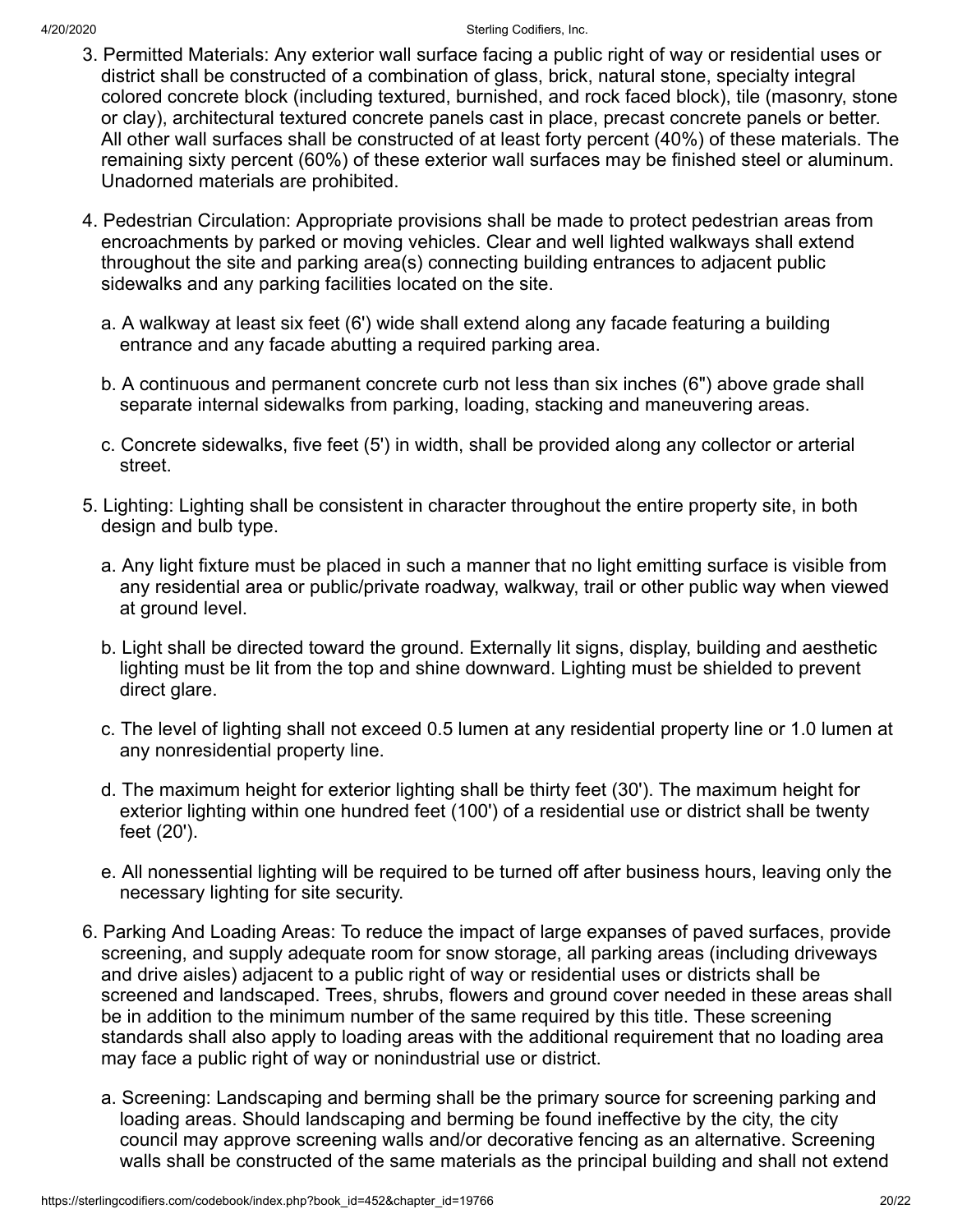more than seventy feet (70') without a change in architecture to reduce their mass and appearance. Parking area screening shall provide a minimum fifty percent (50%) opacity screen to a height of at least four feet (4'). Loading area screening shall provide a minimum ninety percent (90%) opacity screen to a height of at least eighteen feet (18').

- b. Landscaping: A minimum of five percent (5%) of the parking area shall be landscaped. This landscaping shall be located on islands, peninsulas or the like within the perimeter of the parking area.
	- (1) The islands or peninsulas shall be a minimum eight and one-half feet (8.5') wide and extend the length of the adjacent parking stall(s). These dimensions may be altered to provide sufficient area for the proposed landscaping to mature.
	- (2) To ensure this landscaping is properly dispersed, a minimum of one island, peninsula or the like shall be located within each six thousand (6,000) square feet of vehicular use area.
	- (3) A minimum of one tree shall be required for each two hundred fifty (250) square feet or fraction thereof, of required landscape area. Deciduous trees shall have a clear trunk of at least five feet (5') above the ground and a caliper of at least two and one-half inches (2.5"). Coniferous trees shall be at least four feet (4') in height. The remaining area shall be landscaped with shrubs or ground cover (not to include rocks or gravel except as a mulch around shrubs and ground cover) not to exceed two feet (2') in height.
- 7. Landscaping: All areas of land other than those occupied by building or hard cover shall be landscaped with a combination of sod and plantings. Rock or mulch may only be used as an accent material around sod or plantings. Trees, shrubs, flowers and ground cover needed in these areas shall be in addition to the minimum number of trees and foundation plantings required by this title. All landscaped areas shall be irrigated. Portions of the site may be exempt from these requirements with planning commission approval where future development or expansion is planned within a reasonable period of time. These areas shall either be graded and seeded with prairie or maintained grass in accordance with the city of Rosemount grading requirements or remain as undisturbed natural areas containing existing viable natural vegetation that can be maintained free of foreign and noxious plant material and will not produce soil erosion due to potential increases in storm water runoff.
- 8. Trash Handling: All trash, recycling and related handling equipment shall be stored in a manner consistent with the standards outlined in section  $5-1-3$  of this code.
- 9. Signage: Only wall and freestanding ground monument signs shall be permitted in the district in accordance with the city of Rosemount's sign regulations and these additional standards as follows:
	- a. Freestanding Ground Monument Signs: A freestanding ground monument sign shall be designed with a base structure of the same exterior decorative materials as the principal structure on the site; and that extends from the sign copy area fully to the ground, except for architectural relief treatments. All freestanding ground monument signs, if illuminated, shall be only indirect with the light source fully diffused. These signs shall be appropriately landscaped and subject to the same requirements for all landscaping on the property.
	- b. Wall Signs: Wall signs shall consist of permanent high quality materials with finished edges. No wood signs shall be permitted. Where more than one wall sign is requested per building frontage (i.e., a multi-tenant center), a uniform sign criteria shall be prescribed by the building owner, subject to review and approval by the city council. The sign criteria shall, among other things, describe the uniform type of sign to be allowed, limitations of placement on the building, the method of fastening, and the procedure for tenant sign approval.